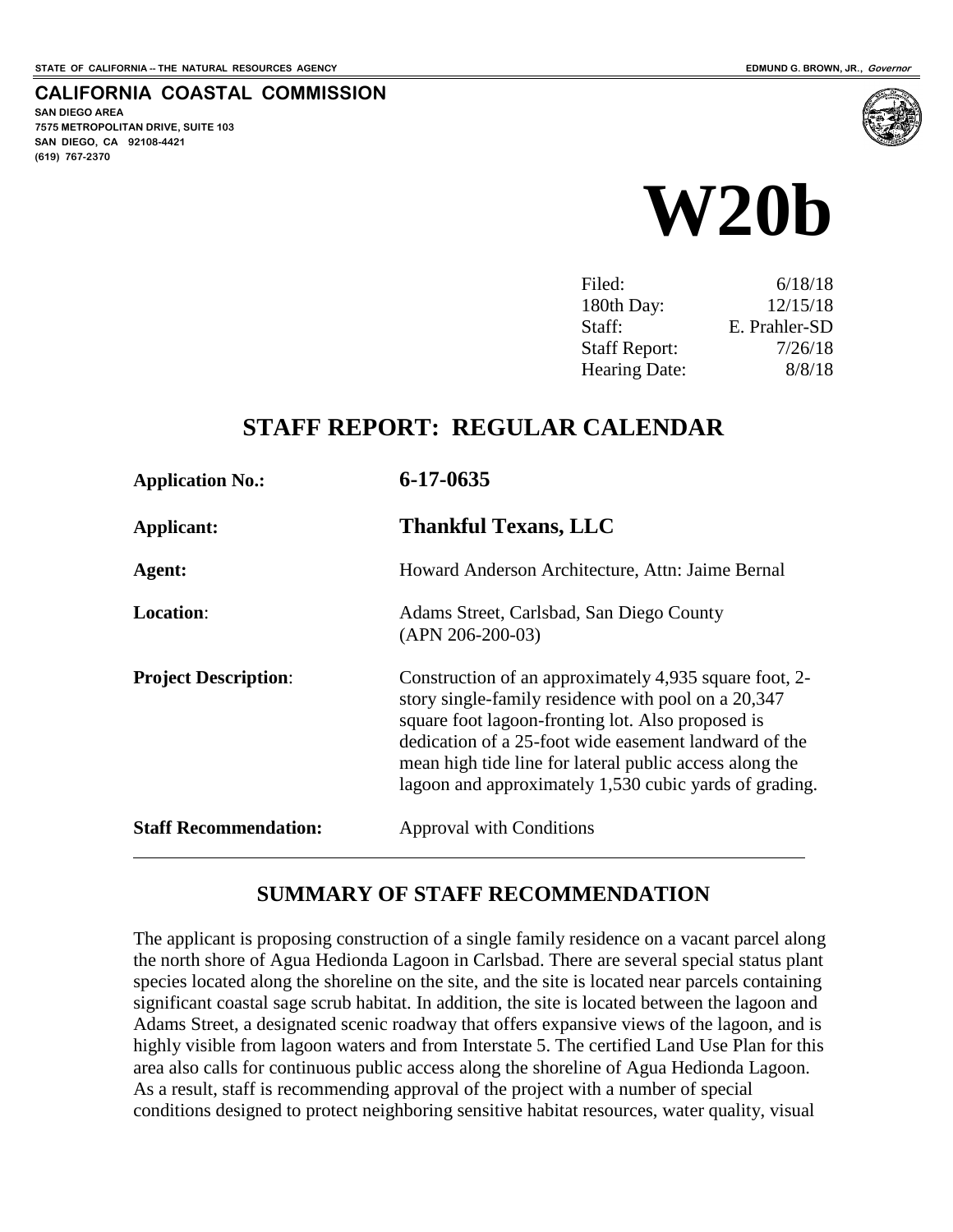resources and cultural resources from adverse impacts, as well as to provide future public access along the lagoon shoreline.

To ensure the continued and improved habitat function of existing coastal sage scrub and the lagoon in this area, **Special Condition No. 2** requires the applicant to submit a revised landscape plan that uses primarily native, non-invasive plant species onsite. **Special Condition No. 3** requires the applicant to record an open space deed restriction establishing a 100 foot wetland buffer from the shoreline, which will protect all the sensitive plant species on site.

To provide future public access along the shoreline, **Special Condition No. 4** requires the applicant to record an offer of dedication of a 25-foot wide lateral access easement measured upland from the mean high tide line. Because the City of Carlsbad has not yet finalized a trails plan establishing the alignment, size, or composition of a contiguous lagoon trail on the north shore of the lagoon, **Special Condition No. 5** clarifies that the applicant shall be responsible for trail improvements when the City finalizes the master plan for the north shore of the lagoon, where the subject site is located, rather than making such improvements now. **Special Condition No. 6** requires recordation of a deed restriction against the property to notify future property owners of the conditions of this permit, including the future obligation to construct trail improvements. **Special Condition No. 7** requires the applicant to submit a public access signage program and install a sign along the easement when trail improvements are constructed in the future.

Because the site is located in a highly scenic area, the proposed home has been designed to sit below the elevation of Adams Street so that passersby can view the lagoon from the roadway. **Special Condition No. 1** requires submission of final plans reflecting this elevation limit. **Special Condition No. 2** requires the use of non-invasive trees planted along the lagoon-facing side of the home to screen the development from Interstate 5 and the lagoon waters. Finally, **Special Condition No. 8** requires the applicant to use earth tones in the materials and paint on the proposed structures to complement the natural hillside and further soften the visual impact of the proposed development.

The project also has potential to adversely impact water quality of Agua Hedionda Lagoon through erosion and runoff. To avoid these potential impacts, **Special Condition No. 2**  requires landscaping to stabilize all graded areas, **Special Condition No. 9** requires submission of revised grading plans requiring all grading to cease prior to the rainy season, and **Special Condition Nos. 10** and **11** require the applicant to implement construction-phase erosion control best management practices and post-development drainage improvements.

Finally, a cultural and paleontological survey report prepared for the project identified cultural resources onsite. **Special Condition No. 12** requires submission of an archaeological monitoring plan requiring the presence of professional archaeologists and Native American monitors during soil disturbance. In addition, the condition requires that if cultural deposits are identified during construction, all work shall cease and significance testing shall occur to identify appropriate mitigation measures.

Commission staff recommends **approval** of coastal development permit application 6-17- 0635 as conditioned.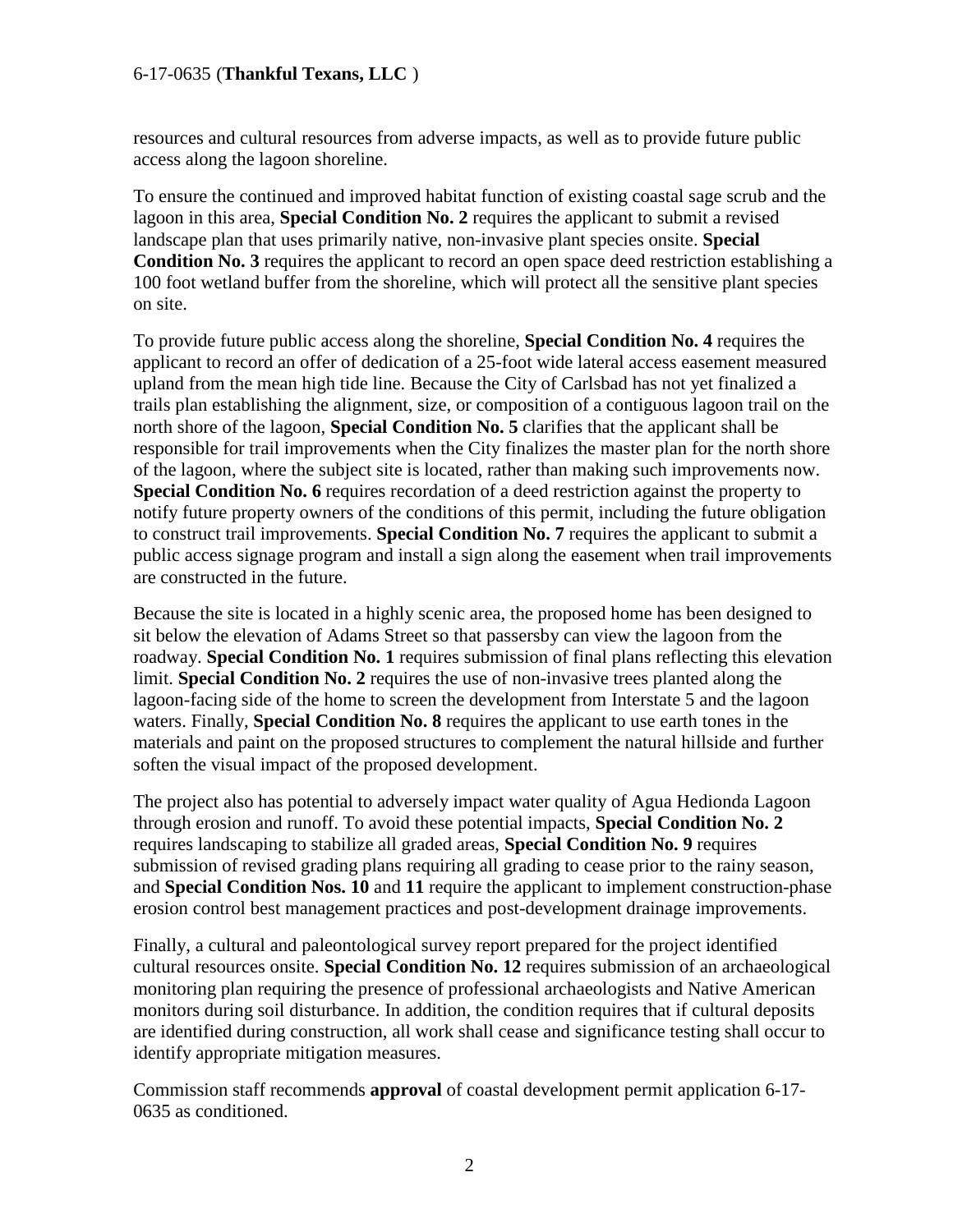# **TABLE OF CONTENTS**

| A.         |  |
|------------|--|
| <b>B</b> . |  |
| C.         |  |
| <b>B.</b>  |  |
| Ε.         |  |
| F.         |  |
| G.         |  |
| Н.         |  |

### **APPENDICES**

[Appendix A – Substantive File Documents](#page-25-0) Appendix B – Cultural Resources Significance Testing Plan Procedures

### **EXHIBITS**

[Exhibit 1 – Vicinity Map](https://documents.coastal.ca.gov/reports/2018/8/W20b/W20b-8-2018-exhibits.pdf) [Exhibit 2 – Aerial View](https://documents.coastal.ca.gov/reports/2018/8/W20b/W20b-8-2018-exhibits.pdf) [Exhibit 3 – Proposed Site Plan](https://documents.coastal.ca.gov/reports/2018/8/W20b/W20b-8-2018-exhibits.pdf)  [Exhibit 4 – 100ft Wetland Buffer Open Space Area](https://documents.coastal.ca.gov/reports/2018/8/W20b/W20b-8-2018-exhibits.pdf) [Exhibit 5 – Views of Site](https://documents.coastal.ca.gov/reports/2018/8/W20b/W20b-8-2018-exhibits.pdf) [Exhibit 6 – Lateral Public Access Easement Area](https://documents.coastal.ca.gov/reports/2018/8/W20b/W20b-8-2018-exhibits.pdf) [Exhibit 7 – Approved Public Access Sign Design](https://documents.coastal.ca.gov/reports/2018/8/W20b/W20b-8-2018-exhibits.pdf)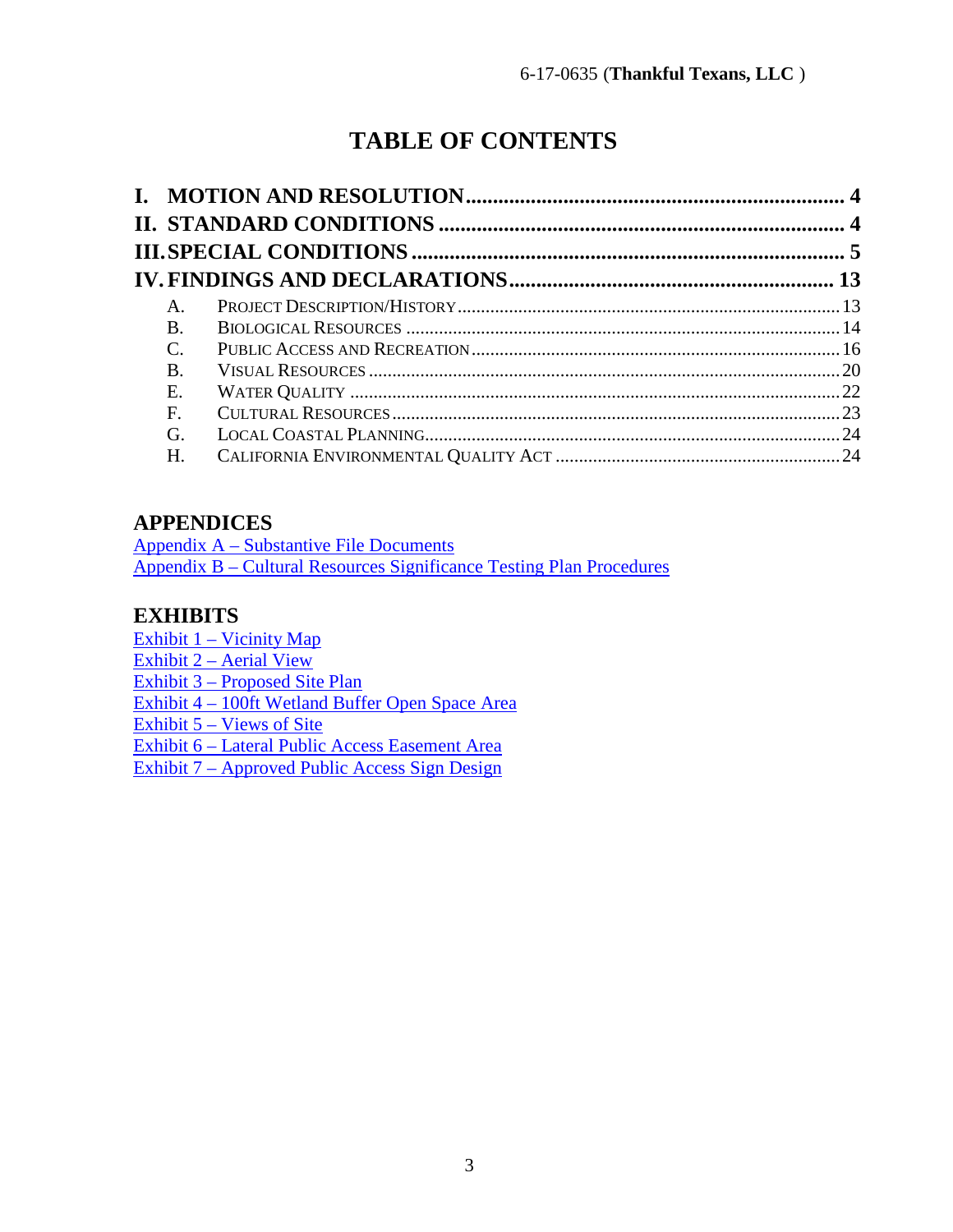### <span id="page-3-0"></span>**I. MOTION AND RESOLUTION**

#### **Motion:**

*I move that the Commission approve Coastal Development Permit Application No. 6-17-0635 subject to the conditions set forth in the staff recommendation.* 

Staff recommends a **YES** vote on the foregoing motion. Passage of this motion will result in conditional approval of the permit and adoption of the following resolution and findings. The motion passes only by affirmative vote of a majority of the Commissioners present.

#### **Resolution:**

*The Commission hereby approves coastal development permit 6-17-0635 and adopts the findings set forth below on grounds that the development as conditioned will be in conformity with the policies of Chapter 3 of the Coastal Act and will not prejudice the ability of the local government having jurisdiction over the area to prepare a Local Coastal Program conforming to the provisions of Chapter 3. Approval of the permit complies with the California Environmental Quality Act because either 1) feasible mitigation measures and/or alternatives have been incorporated to substantially lessen any significant adverse effects of the development on the environment, or 2) there are no further feasible mitigation measures or alternatives that would substantially lessen any significant adverse impacts of the development on the environment.* 

### <span id="page-3-1"></span>**II. STANDARD CONDITIONS**

This permit is granted subject to the following standard conditions:

- 1. **Notice of Receipt and Acknowledgment**. The permit is not valid and development shall not commence until a copy of the permit, signed by the permittee or authorized agent, acknowledging receipt of the permit and acceptance of the terms and conditions, is returned to the Commission office.
- 2. **Expiration.** If development has not commenced, the permit will expire two years from the date on which the Commission voted on the application. Development shall be pursued in a diligent manner and completed in a reasonable period of time. Application for extension of the permit must be made prior to the expiration date.
- 3. **Interpretation.** Any questions of intent of interpretation of any condition will be resolved by the Executive Director or the Commission.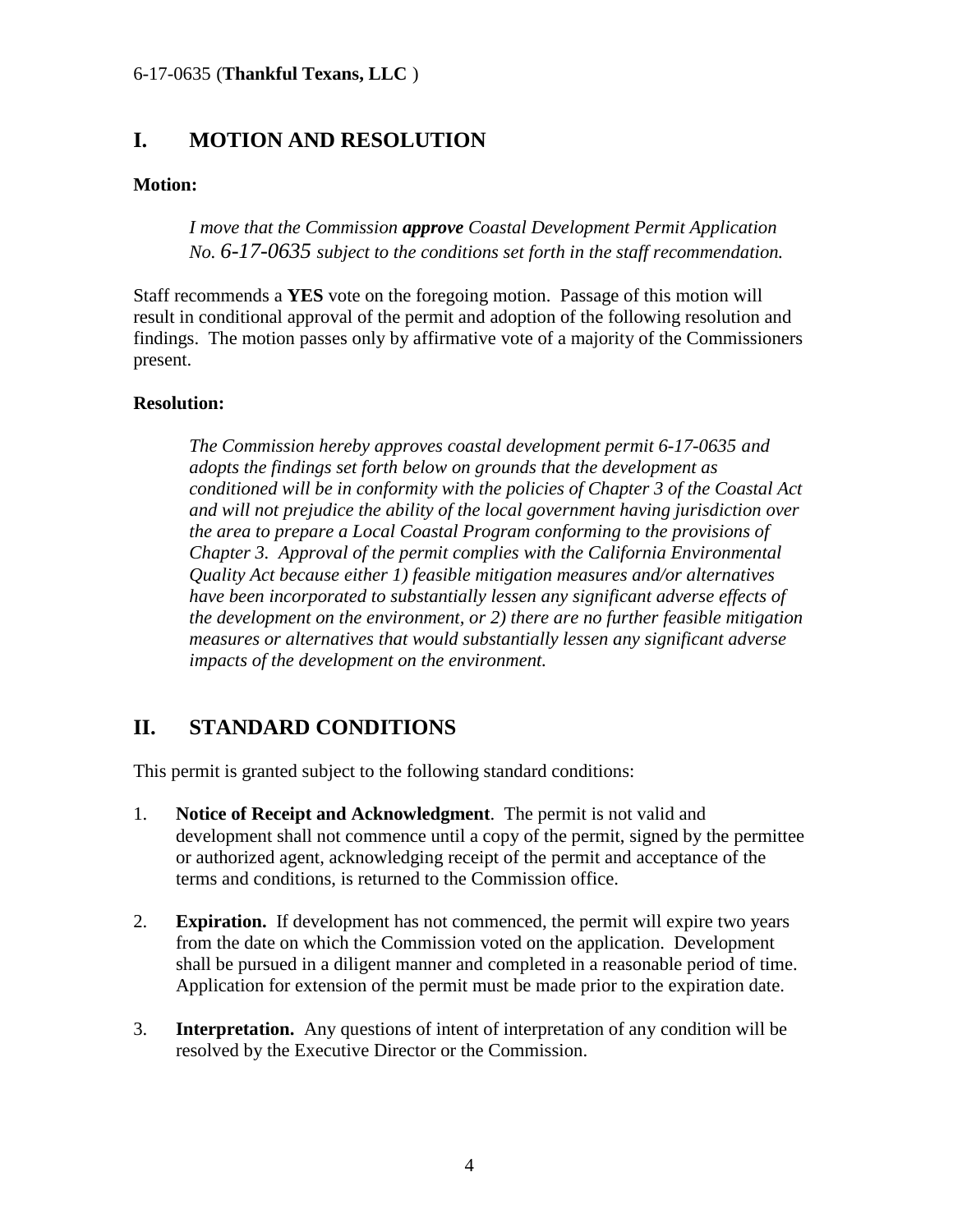- 4. **Assignment.** The permit may be assigned to any qualified person, provided assignee files with the Commission an affidavit accepting all terms and conditions of the permit.
- 5. **Terms and Conditions Run with the Land.** These terms and conditions shall be perpetual, and it is the intention of the Commission and the permittee to bind all future owners and possessors of the subject property to the terms and conditions.

### <span id="page-4-0"></span>**III. SPECIAL CONDITIONS**

This permit is granted subject to the following special conditions:

#### 1. **Final Plans.**

- (a) PRIOR TO ISSUANCE OF THE COASTAL DEVELOPMENT PERMIT, the applicant shall submit, for the review and written approval of the Executive Director, final site and architectural plans approved by the City of Carlsbad that are in substantial conformance with the site and architectural plans by Howard Anderson Architecture dated June 15, 2018.
- (b) The permittee shall undertake development in conformance with the approved final plans unless the Commission amends this permit or the Executive Director determines that no amendment is legally required for any proposed minor deviations.

#### 2. **Revised Landscape Plans.**

- (a) PRIOR TO ISSUANCE OF THE COASTAL DEVELOPMENT PERMIT, the applicant shall submit, for the review and written approval of the Executive Director, revised final landscaping plans approved by the City of Carlsbad that substantially conform with the preliminary landscape plans by Earth Art Ltd. Dated June 20, 2018, except that they shall be modified as follows:
	- (i) A planting schedule that indicates that the planting plan shall be implemented within sixty (60) days of completion of construction.
	- (ii) All graded soils shall be stabilized with planting at the completion of final grading. Such planting shall be adequate to provide 90 percent coverage within two  $(2)$  years.
	- (iii)All proposed landscaping shall be drought-tolerant, native, fire resistant, non-invasive plant species that are obtained from local stock, if available, and which have been pre-approved by a Coastal Commission staff ecologist. Use of turf irrigated with potable water shall be minimized and irrigated with micro-spray systems. No plant species listed as problematic or invasive by the California Native Plant Society [\(http://www.CNPS.org/\)](http://www.cnps.org/), the California Invasive Plant Council [\(http://www.cal-ipc.org/\)](http://www.cal-ipc.org/), or as may be identified from time to time by the State of California shall be employed or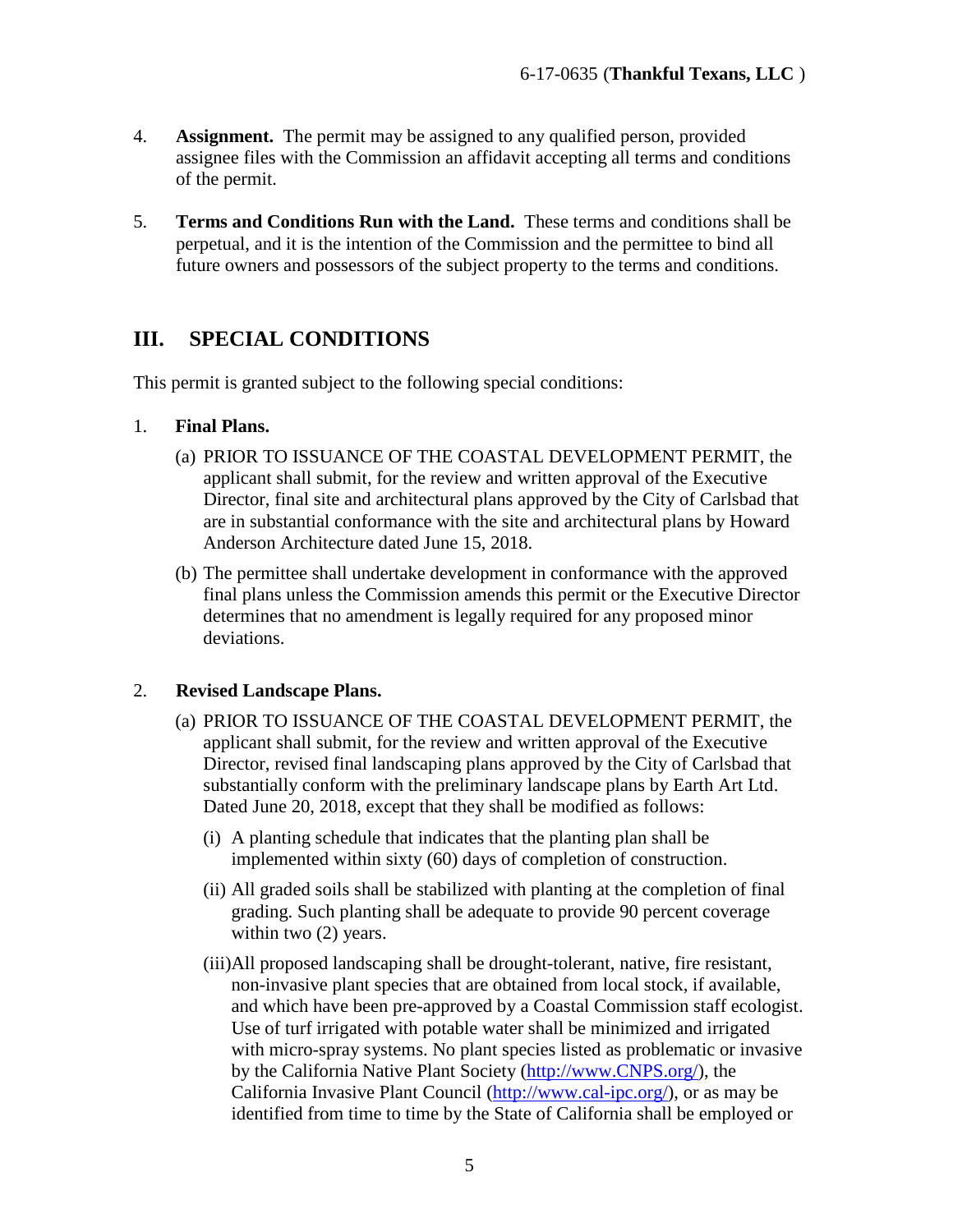allowed to naturalize or persist on the site. No plant species listed as "noxious weed" by the State of California or U.S. Federal Government shall be planted or allowed to naturalize or persist on the site.

- (iv)The proposed stepping stones shall be removed or relocated outside the 100 foot wide wetland buffer.
- (v) Within the 100-foot wide wetland buffer, *Festuca californica*, *Mimulus cardinalis*, *Ceanothus griseus*, *Juncus patens*, and *Muhlenbergia rigens* shall be replaced with native, drought tolerant coastal sage scrub community species.
- (vi)Within the development footprint, *Tristaniopsis laurina*, *Vitex trifolia*, *Agave* "Blue glow", *Aginozanthos flavidus*, *Leucadendron* safari sunset, and *Phormium* "Apricot Queen" shall be replaced with primarily native, noninvasive species. *Senecio mandraliscae* and *Senecio confuses* shall be replaced with native *Scenecio* species commonly found in San Diego County. Trees along the frontage of Adams Street that would block views of the lagoon shall be eliminated.
- (vii) All existing non-native species onsite shall be removed, with the sole exception of non-native annual grasses, which shall be removed to the extent practicable if found in high densities onsite.
- (viii) The placement of a minimum of one non-invasive specimen size tree (24 inch box minimum) for every 20 feet of structure along the south-facing portion of the lot and arranged to maximize screening of the structure from views from Agua Hedionda Lagoon and Interstate 5 that has been preapproved by the Coastal Commission staff ecologist. A minimum of 3 trees shall be provided lagoonward of the building pad for the proposed residence. The required trees shall be planted within 60 days of completion of residential construction and be maintained in good growing condition for the life of the residence. The plan shall also indicate that all landscaping including the required trees shall consist of species which do not reach sufficient height to block public views from Adams Street. Said landscaping shall be designed to mitigate the visual impact of the structure as viewed from the lagoon and Interstate 5.
- (ix)All landscaped areas on the project site shall be maintained in a litter-free, weed-free, and healthy growing condition throughout the life of the project and, whenever necessary, shall be replaced with new plant materials to ensure continued compliance with applicable landscape requirements.
- (x) Five years from the date of the issuance of the coastal development permit, the Permittee shall submit for the review and written approval of the Executive Director a landscaping monitoring report, prepared by a licensed Landscape Architect or qualified resource specialist, that certifies whether the on-site landscaping is in conformance with the landscape plan approved pursuant to this special condition. The monitoring report shall include photographic documentation of plant species and plant coverage.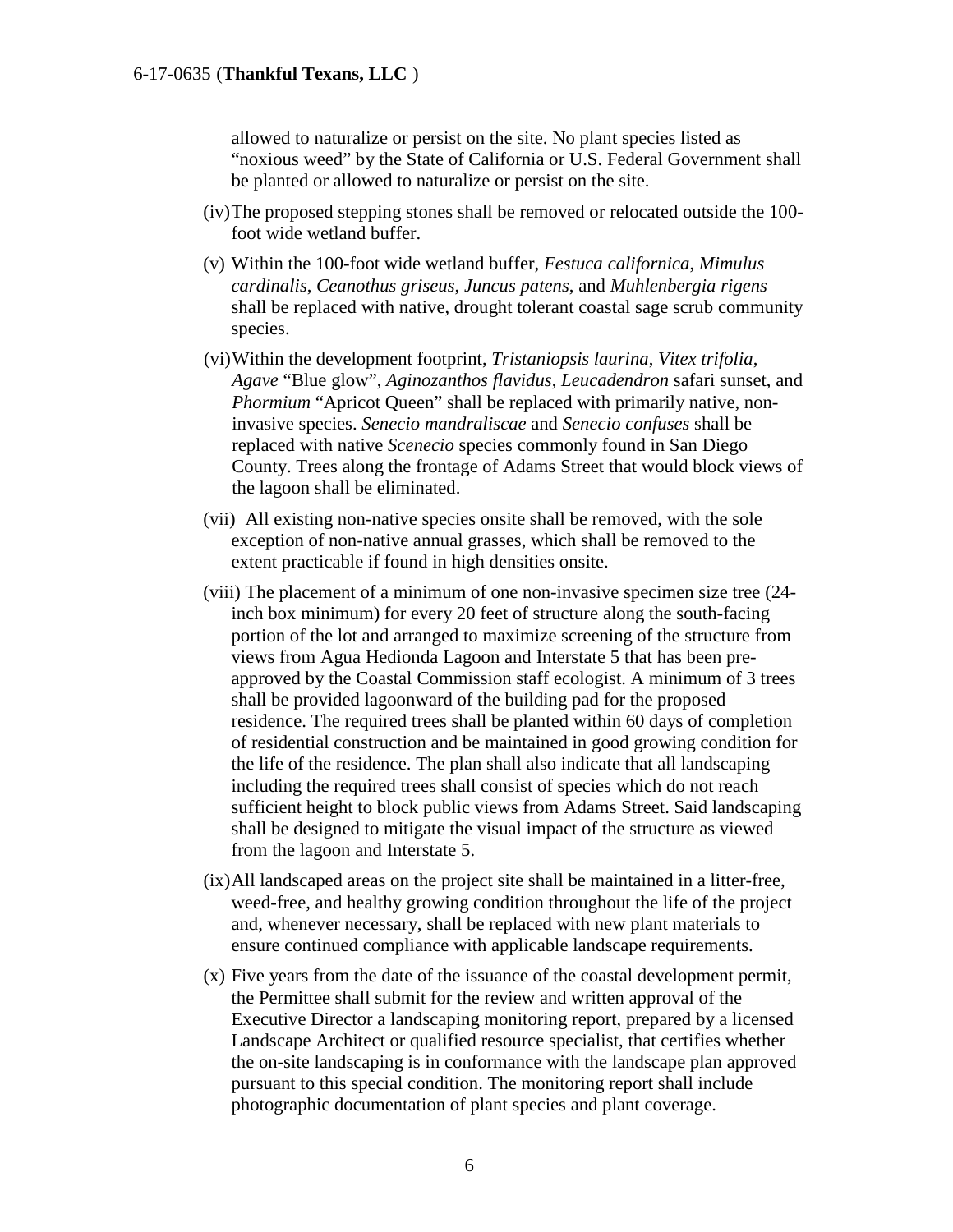If the landscape monitoring report indicates the landscaping is not in conformance with or has failed to meet the performance standards specified in the landscaping plan approved pursuant to this permit, the Permittee shall submit a revised or supplemental landscape plan for the review and written approval of the Executive Director. The revised landscaping plan must be prepared by a licensed Landscape Architect or qualified resource specialist and shall specify measures to remediate those portions of the approved landscaping plan that have failed or are not in conformance with the original approved plan.

- (xi)The use of rodenticides containing any anticoagulant compounds is prohibited.
- (xii) All irrigation systems shall limit water use to the maximum extent feasible. Use of reclaimed water for irrigation is encouraged. If permanent systems using potable water are included in the landscape plan, they shall use water conserving emitters (e.g., micro spray) and drip irrigation only. Use of reclaimed water ("gray water "systems) and rainwater catchment systems are encouraged. Other water conservation measures shall be considered, including use of weather based irrigation controllers.
- (b) All revised landscape plans shall be prepared and certified by a licensed professional or professionals as applicable (e.g., landscape architect or resource specialist), based on current information and professional standards, and shall be certified to ensure that they are consistent with the Commission's approval and with the recommendations of any required technical reports as may be specified below.
- (c) The permittee shall undertake development in conformance with the approved final plans unless the Commission amends this permit or the Executive Director determines that no amendment is legally required for any proposed minor deviations.

#### 3. **Open Space Deed Restriction.**

- (a) No development, as defined in Section 30106 of the Coastal Act, shall occur in the open space area between the lagoon edge and 100 feet upland of the mean high tide line (currently estimated as 4.44 feet NAVD88) and as generally depicted on [Exhibit 4,](https://documents.coastal.ca.gov/reports/2018/8/W20b/W20b-8-2018-exhibits.pdf) except for:
	- (i) Installation, within the landward 50 feet of the buffer, of a sewer connection to support the development authorized by this coastal development permit, limited to the minimum amount of ground disturbance necessary and with the use of BMPs to protect water quality in accordance with Special Condition No. 10;
	- (ii) Native landscaping in accordance with Special Condition No. 2;
	- (iii) Brush management, within the landward 50 feet of the buffer, in accordance with Special Condition No. 2; and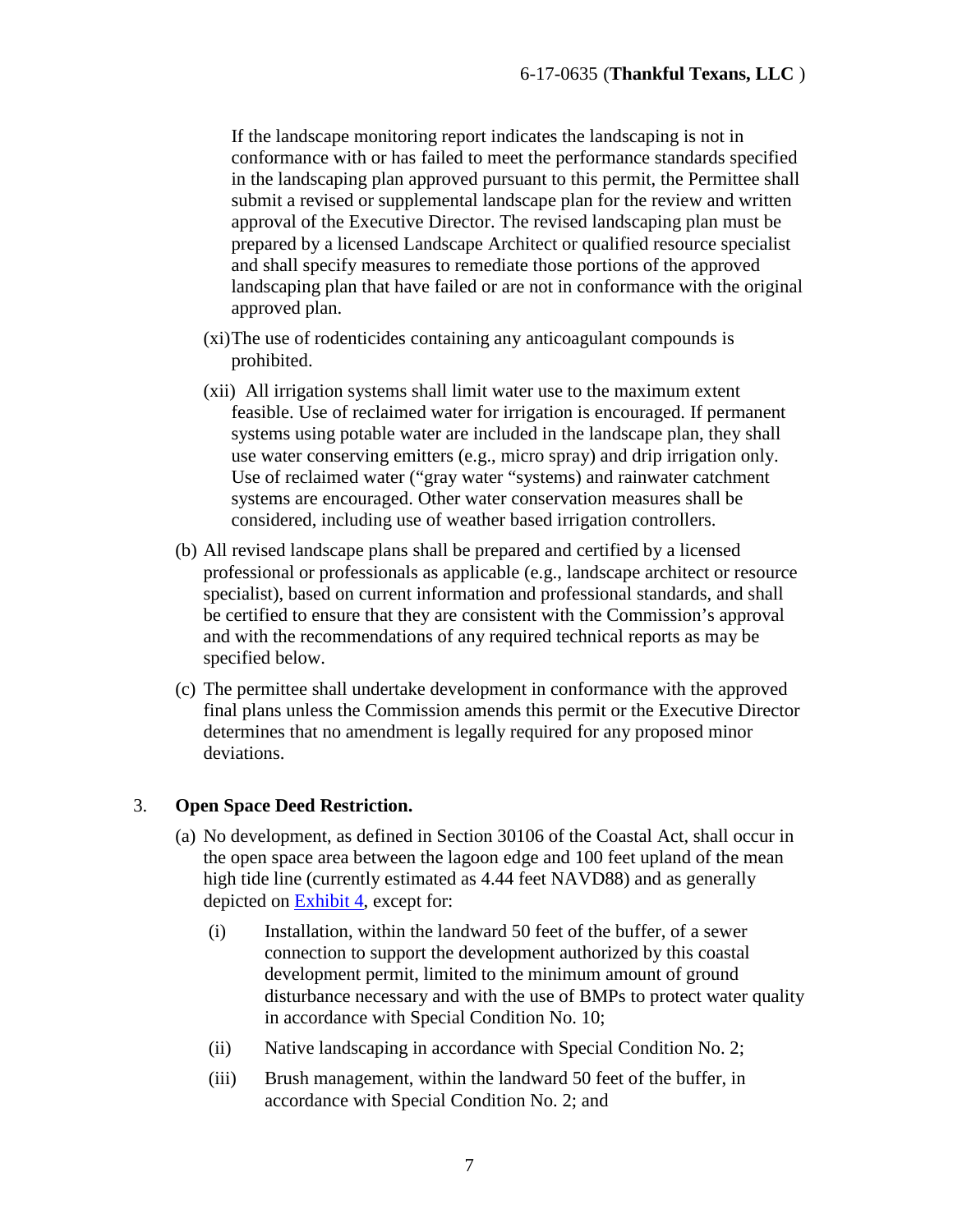(iv) Improvements associated with the public access easement required by Special Condition No. 4, including the access path authorized by Special Condition No. 5, the signage program authorized by Special Condition No. 7, and any other improvements contained within the easement, as approved by the Coastal Commission as an amendment to this coastal development permit or by a new coastal development permit.

#### (b) **PRIOR TO THE ISSUANCE OF THE COASTAL DEVELOPMENT**

**PERMIT**, the applicant shall execute and record a deed restriction in a form and content acceptable to the Executive Director, reflecting the above restrictions on development in the designated open space area. The recorded document(s) shall include a legal description and corresponding graphic depiction of the legal parcel(s) subject to this permit and a metes and bounds legal description and a corresponding graphic depiction, drawn to scale, of the designated open space area prepared by a licensed surveyor based on an on-site inspection of the open space area.

- (c) The deed restriction shall be recorded free of prior liens and any other encumbrances that the Executive Director determines may affect the interest being conveyed.
- (d) The deed restriction shall run with the land in favor of the People of the State of California, binding successors and assigns of the applicant or landowner in perpetuity.

#### 4. **Lateral Public Access Easement.**

(a) PRIOR TO ISSUANCE OF THE COASTAL DEVELOPMENT PERMIT, the applicant shall execute and record a document in a form and content acceptable to the Executive Director*,* irrevocably offering to dedicate to a public agency or private entity, approved by the Executive Director, a lateral public access easement for public access and recreational uses in perpetuity. The easement shall be located along the entire width of the property along the Agua Hedionda Lagoon shoreline and shall extend 25 feet upland of the mean high tide line (currently estimated as 4.44 feet NAVD88), which is understood to be ambulatory from day to day, and as shown in [Exhibit 6,](https://documents.coastal.ca.gov/reports/2018/8/W20b/W20b-8-2018-exhibits.pdf) and shall include terms and conditions consistent with this permit, including Special Condition Nos. 5 and 7 of this permit. No development, as defined in Section 30106 of the Coastal Act, shall occur within the easement area except for the improvements authorized by this coastal development permit by Special Condition Nos. 3, 5, and 7.

The recorded document shall include a legal description and corresponding graphic depiction of the legal parcel subject to this permit and a metes and bounds legal description and a corresponding graphic depiction, drawn to scale, of the perimeter of the easement area prepared by a licensed surveyor based on an on-site inspection of the easement area.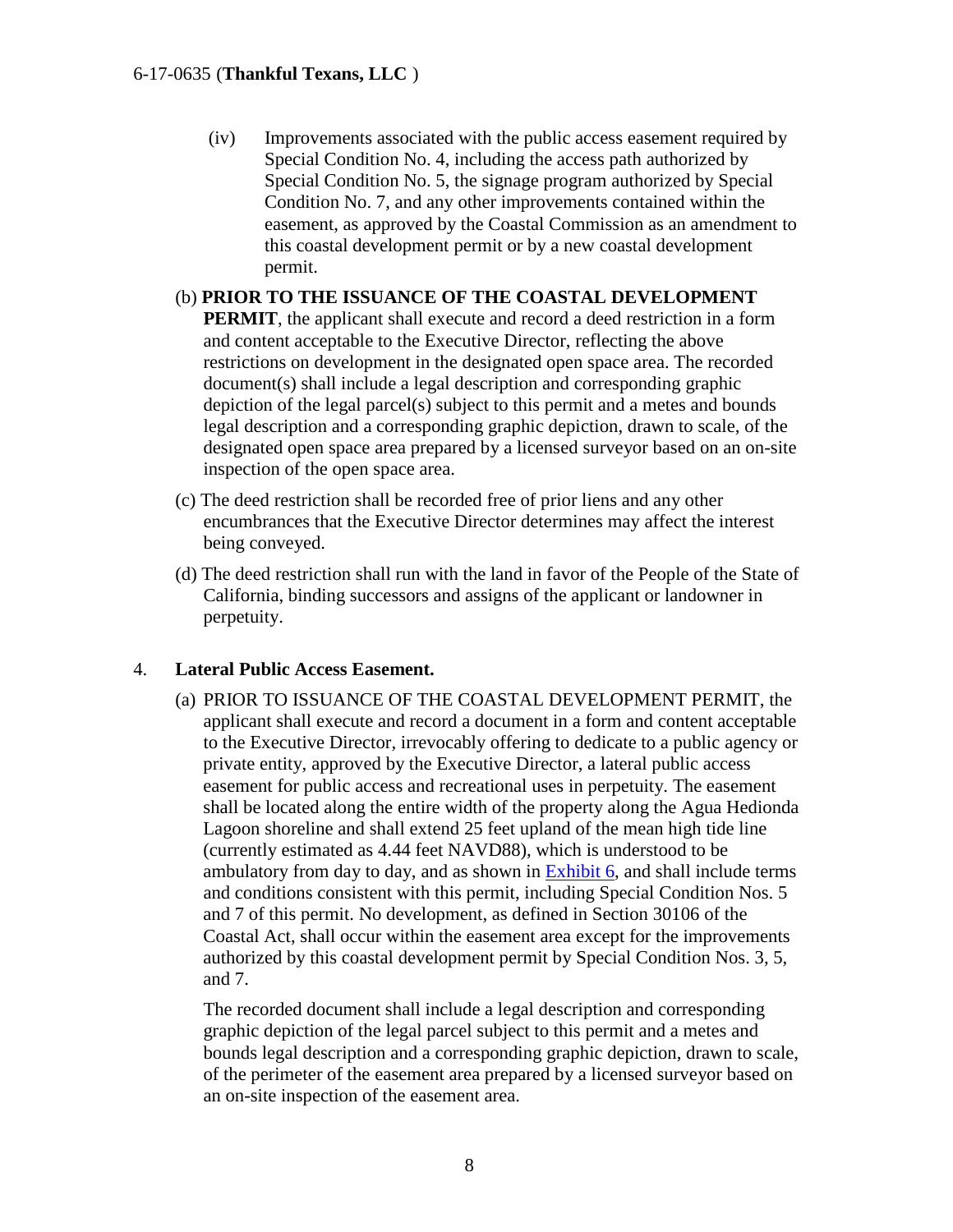The public access easement shall be ambulatory, and the easement boundaries and any future amenities (e.g., path, trail, benches, etc.) shall move inland within the permittee's property, if relocation and/or reconstruction of access amenities in the easement area are necessary to retain their continuity and/or utility. No development, except for an improved pedestrian pathway and associated trail amenities, shall occur within the above-identified easement.

- (b) The irrevocable offer to dedicate shall be recorded free of prior liens and any other encumbrances that the Executive Director determines may affect the interest being conveyed. The document shall provide that the offer of dedication shall not be used or construed to allow anyone to interfere with any rights of public access acquired through use which may exist on the property.
- (c) The offer to dedicate shall run with the land in favor of the People of the State of California, binding successors and assigns of the applicant or landowner in perpetuity, and shall be irrevocable for a period of 21 years, such period running from the date of recording, and indicate that the restrictions on the use of the land shall be in effect upon recording and remain as covenants, conditions and restrictions running with the land in perpetuity, notwithstanding any revocation of the offer.

#### 5. **Public Access Improvements.**

- (a) By acceptance of this permit, the applicant agrees for itself and its successors to the property to be responsible for future implementation and development, including but not limited to the planning, permit procurement, construction, and all costs associated therewith, of an improved path of a minimum of ten (10) feet in width or as specified in the citywide trails plan certified by the Commission in the future. The trail shall be suitable for use by pedestrians as specified by the public access document required pursuant to Special Condition No. 4 of this coastal development permit. Within 90 days after an approved entity has recorded an acceptance of the easement as required by Special Condition No. 4, or, if the City of Carlsbad has not already approved a final trails plan that proposes a trail for the property at that time, within 90 days of approval of the City of Carlsbad's final trails plan that proposes a trail for this property, the permittee shall submit plans for construction of the trail across the property for review and written approval of the Executive Director. The permittee shall implement the plans within 90 days of Executive Director approval. Said path shall be constructed in accordance with the City of Carlsbad's final trails plan for the north shore of Agua Hedionda Lagoon. The easement holder shall be responsible for maintenance of the trail.
- (b) Until submission of the trail plans to the Executive Director, no improvements within the area subject to the public access easement offer shall be permitted, unless otherwise authorized or required under the Coastal Act. Future public access trail improvements shall require an amendment to this permit or a separate coastal development permit, unless the Executive Director determines a permit or amendment is not legally required.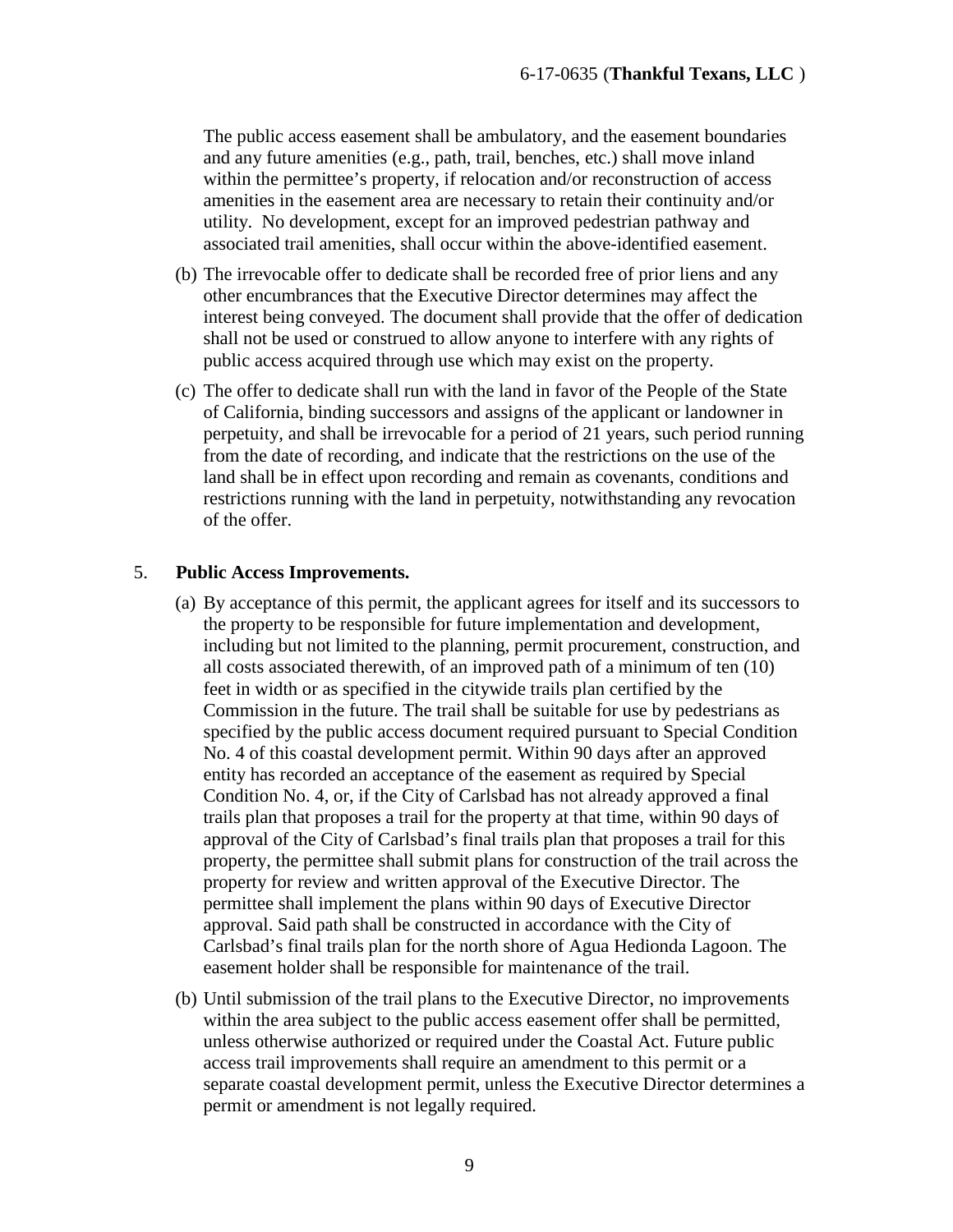#### 6. **Deed Restriction.**

PRIOR TO ISSUANCE OF THE COASTAL DEVELOPMENT PERMIT, the applicant shall submit to the Executive Director for review and approval documentation demonstrating that the applicant has executed and recorded against the parcel(s) governed by this permit a deed restriction, in a form and content acceptable to the Executive Director: (1) indicating that, pursuant to this permit, the California Coastal Commission has authorized development on the subject property, subject to terms and conditions that restrict the use and enjoyment of that property; and (2) imposing the Special Conditions of this permit as covenants, conditions and restrictions on the use and enjoyment of the Property. The deed restriction shall include a legal description of the entire parcel or parcels governed by this permit. The deed restriction shall also indicate that, in the event of an extinguishment or termination of the deed restriction for any reason, the terms and conditions of this permit shall continue to restrict the use and enjoyment of the subject property so long as either this permit or the development it authorizes, or any part, modification, or amendment thereof, remains in existence on or with respect to the subject property.

#### 7. **Public Access Sign Program.**

- (a) PRIOR TO ISSUANCE OF THE COASTAL DEVELOPMENT PERMIT, the applicant shall submit for review and written approval of the Executive Director, a public access signage program that includes the following:
	- (i) A public access sign of Commission-approved design, consistent with the approved design of the Agua Hedionda Lagoon Foundation signage program as shown in [Exhibit 7,](https://documents.coastal.ca.gov/reports/2018/8/W20b/W20b-8-2018-exhibits.pdf) and informing the public of the existing public access easement fronting the lagoon at the subject site shall be installed in an easily visible location at the easternmost end of the public access easement concurrently with future construction of trail improvements pursuant to Special Condition No. 5.
- (b) The permittee shall undertake the development in accordance with the approved signage program. Any proposed changes to the approved signage program shall be reported to the Executive Director. No changes to the signage program shall occur without a Coastal Commission-approved amendment to this coastal development permit unless the Executive Director determines that no amendment is legally required.

#### 8. **Exterior Treatment.**

(a) PRIOR TO ISSUANCE OF THE COASTAL DEVELOPMENT PERMIT, the applicant shall submit, for the review and written approval of the Executive Director, a color board or other indication of the exterior materials and color scheme to be utilized in the construction of the proposed residence and accessory structures (fences and walls). The color of the structures permitted herein shall be restricted to colors compatible with the surrounding environment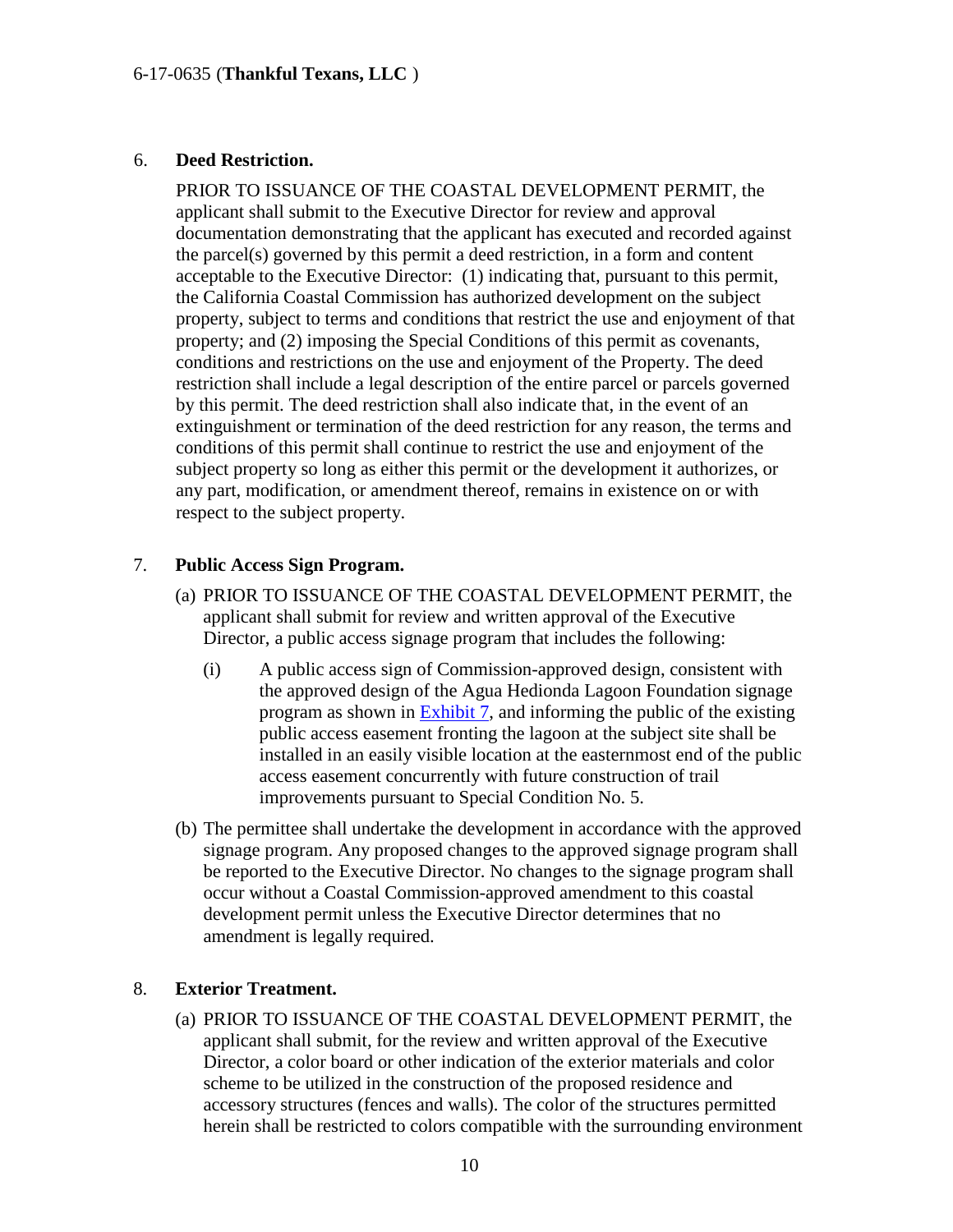(earth tones) including shades of green, brown, and gray, with no white or light shades and no bright tones except as minor accents.

(b) The permittee shall undertake the development in accordance with the approved color board. Any proposed changes to the approved color board shall be reported to the Executive Director. No changes to the plans shall occur without a Coastal Commission approved amendment to this coastal development permit unless the Executive Director determines that no amendment is legally required.

#### 9. **Revised Grading Plans.**

- (a) PRIOR TO ISSUANCE OF THE COASTAL DEVELOPMENT PERMIT, the applicant shall submit, for the review and written approval of the Executive Director, revised final grading plans approved by the City of Carlsbad that substantially conform with the preliminary grading plans prepared by Sowards & Brown Engineering dated May 22, 2018, except that they shall be modified as required below.
	- (i) Grading shall cease and all erosion control BMPs shall be installed by November 1 of any year. If necessary, grading may resume on April 1.
- (b) All revised plans shall be prepared and certified by a licensed professions as applicable (e.g., architect, surveyor, geotechnical engineer), based on current information and professional standards, and shall be certified to ensure that they are consistent with the Commission's approval.
- (c) The permittee shall undertake development in conformance with the approved final plans unless the Commission amends this permit or the Executive Director determines that no amendment is legally required for any proposed minor deviations.

#### 10. **Construction and Pollution Prevention Plan.**

- (a) The permittee shall comply with Sheet 1 and Sheet 6 of the preliminary grading plans prepared by Sowards & Brown Engineering dated May 22, 2018, regarding erosion control during construction.
- (b) The permittee shall undertake development in accordance with these approved erosion control plans, unless the Commission amends this permit or the Executive Director determines that no amendment is legally required for any proposed minor deviations.

#### 11. **Post-Development Runoff Plan.**

- (a) The permittee shall comply with the Priority Development Project Preliminary Storm Water Quality Management Plan prepared by Sowards & Brown Engineering, dated May 2, 2017, regarding water quality and post-development runoff plans.
- (b) The permittee shall undertake development in accordance with these postdevelopment runoff plans, unless the Commission amends this permit or the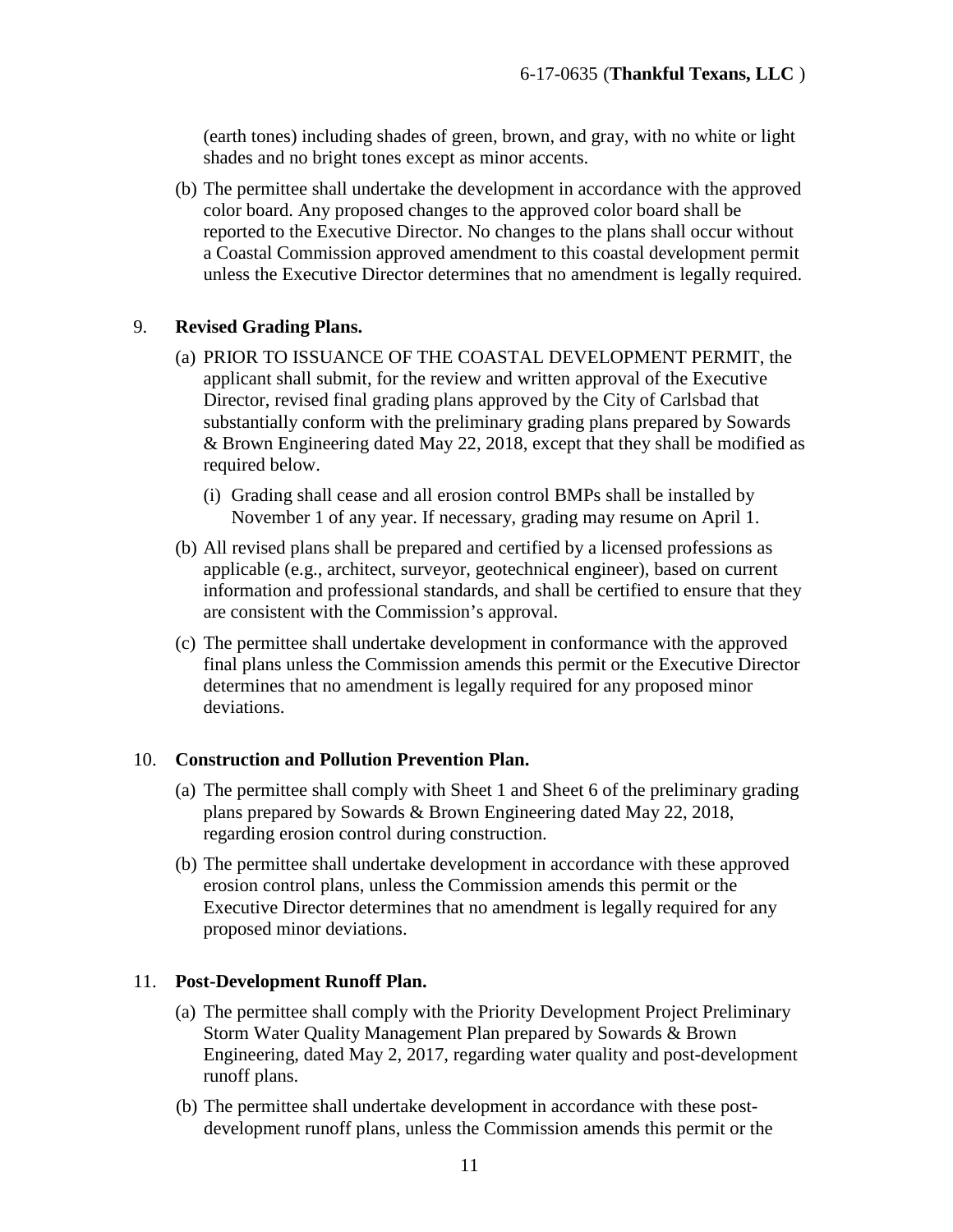Executive Director determines that no amendment is legally required for any proposed minor deviations.

#### 12. **Cultural Resources Treatment and Monitoring Plan.**

- (a) PRIOR TO ISSUANCE OF THE COASTAL DEVELOPMENT PERMIT, the applicant shall submit for the review and approval of the Executive Director an archeological/cultural resources monitoring plan prepared by a qualified professional, which shall incorporate the following measures and procedures:
	- (i) The monitoring plan shall ensure that any prehistoric archaeological or paleontological or Native American cultural resources that are present on the site and could be impacted by the approved development will be identified so that a plan for their protection can be developed. To this end, the cultural resources monitoring plan shall require that archaeological and Native American monitors be present during all grading operations and subsurface construction activity that has the potential to impact cultural resources.
	- (ii) There shall be at least one pre-grading conference with the project manager and grading contractor at the project site in order to discuss the potential for the discovery of archaeological/cultural or paleontological resources.
	- (iii)Archaeological monitor(s) qualified by the California Office of Historic Preservation (OHP) standards, Native American monitor(s) with documented ancestral ties to the area appointed consistent with the standards of the Native American Heritage Commission (NAHC), and the Native American most likely descendent (MLD) when State Law mandates identification of a MLD, shall monitor all project grading and subsurface construction activity (such as trenching for utilities) that has the potential to impact cultural resources, as required in the approved cultural resources monitoring plan required above.
	- (iv)The permittee shall provide sufficient archeological and Native American monitors to assure that all project grading and subsurface construction activities that has any potential to uncover or otherwise disturb cultural deposits is monitored at all times.
	- (v) If any archaeological or paleontological, i.e. cultural deposits, are discovered, including but not limited to skeletal remains and grave-related artifacts, artifacts of traditional cultural, religious or spiritual sites, or any other artifacts, all construction shall cease within at least 50 feet of the discovery, and the permittee shall carry out significance testing of said deposits in accordance with the attached "Cultural Resources Significance Testing Plan Procedures" (Appendix B). The permittee shall report all significance testing results and analysis to the Executive Director for a determination of whether the deposits are significant.
- (b) If the Executive Director determines that the discovery is significant, the permittee shall follow the procedures in Appendix B to determine if an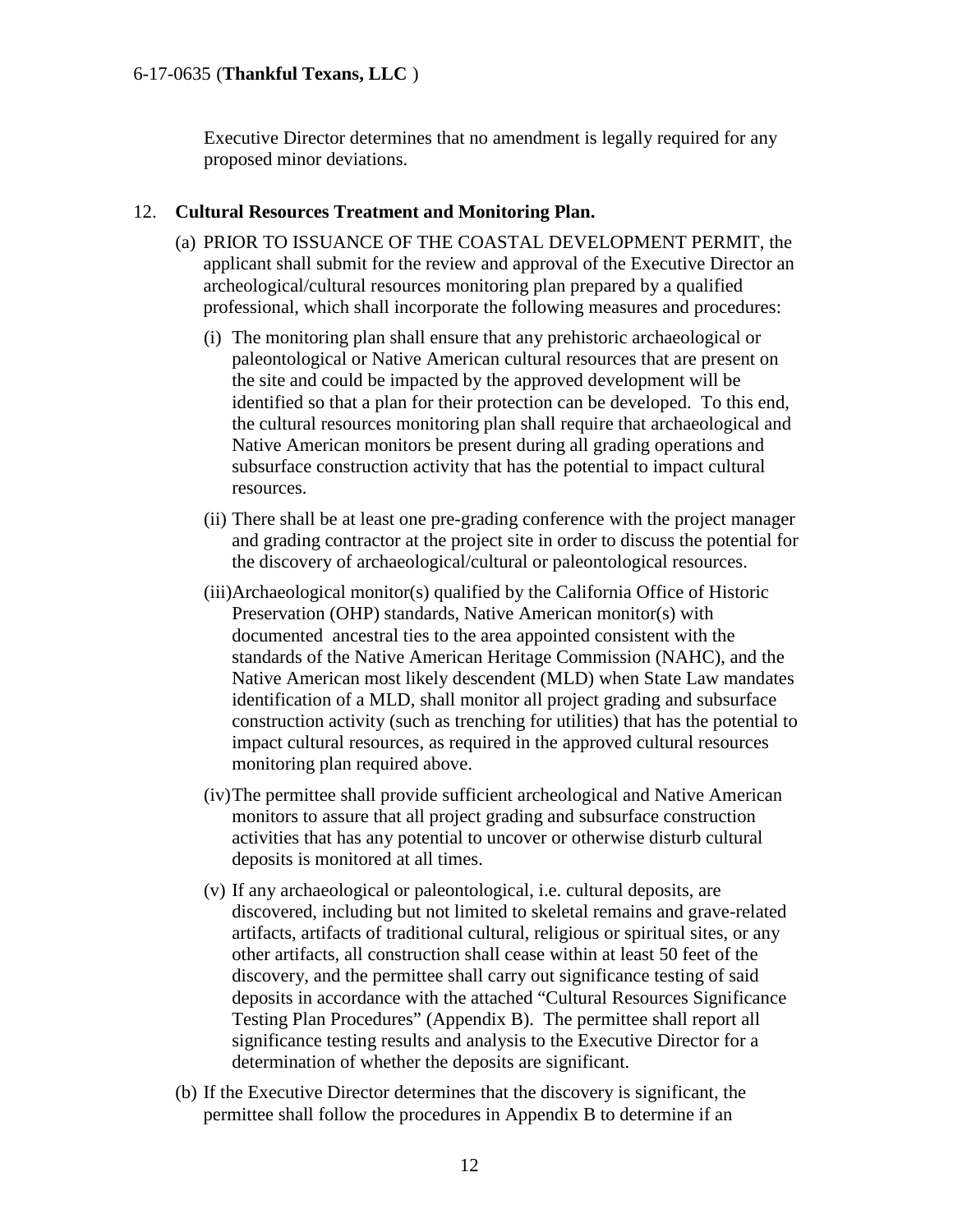amendment to this permit is required. If an amendment to this CDP is required, development within at least 50 feet of the discovery shall not recommence until an amendment is approved, and then only in compliance with the provisions of such amendment.

### <span id="page-12-0"></span>**IV. FINDINGS AND DECLARATIONS**

### <span id="page-12-1"></span>**A. PROJECT DESCRIPTION/HISTORY**

The subject property is a 20,347 square foot vacant lagoon-fronting parcel located along Adams Street on the north shore of Agua Hedionda Lagoon in Carlsbad, San Diego County [\(Exhibits 1 and 2\)](https://documents.coastal.ca.gov/reports/2018/8/W20b/W20b-8-2018-exhibits.pdf). The site slopes from Adams Street south toward the lagoon. Adams Street is designated as a scenic roadway in the City's Agua Hedionda Land Use Plan because it offers expansive views of the lagoon. The project site is also highly visible from the lagoon waters and Interstate 5. The lot immediately to the east of the site is also vacant, however lots further east and the lot immediately to the west are developed with single-family residences.

The applicant proposes to construct an approximately 4,935 square foot 2-story singlefamily residence with attached garage and a pool. The City requires a 5 foot dedication along the entire frontage of Adams Street for future widening and street improvements. Approximately 1,530 cubic yards of grading is proposed. The applicant is proposing a 100-foot wide buffer between the proposed development and elevation 4.44 feet NAVD88, identified as the Mean High Tide Line (MHTL). Within the 100-foot wide buffer, the applicant is proposing to revegetate the slope. The applicant is also proposing to dedicate a 25-foot wide easement for public access immediately upland of the MHTL. All development is proposed to be set back 100 feet from the MHTL with the exception of some concrete stepping stones, which are proposed to be located as close as 22 feet upland of the MHTL and a proposed sewer line connection to an existing sewer pipeline that runs across the property parallel to the shoreline [\(Exhibits 3 and 4\)](https://documents.coastal.ca.gov/reports/2018/8/W20b/W20b-8-2018-exhibits.pdf).

In May 1998, the Commission approved construction of a 4,100 square foot, 2-story, 30 foot high single-family residence on the lot adjacent to the subject site to the east (CDP No. 6-98-14/Huber). At that time, the applicant for that project owned three adjacent lots, consisting of the subject site, and the two adjacent lots to the east. The approved singlefamily residence would have been located on the middle lot. That project also included a 100-foot setback from the MHTL, and an offer to dedicate a 25-foot wide easement for lateral public access along the lagoon. However, the permit was never issued and has since expired.

On July 7, 2017, the City approved a Minor Habitat Management Permit (HMP 15-01) for the proposed project due to the site's location immediately adjacent to Agua Hedionda Lagoon, which is designated as Hardline Preserve in the City's Habitat Management Plan. Because Agua Hedionda Lagoon is an environmentally sensitive area and a major recreational resource, the lagoon and the viewshed surrounding the lagoon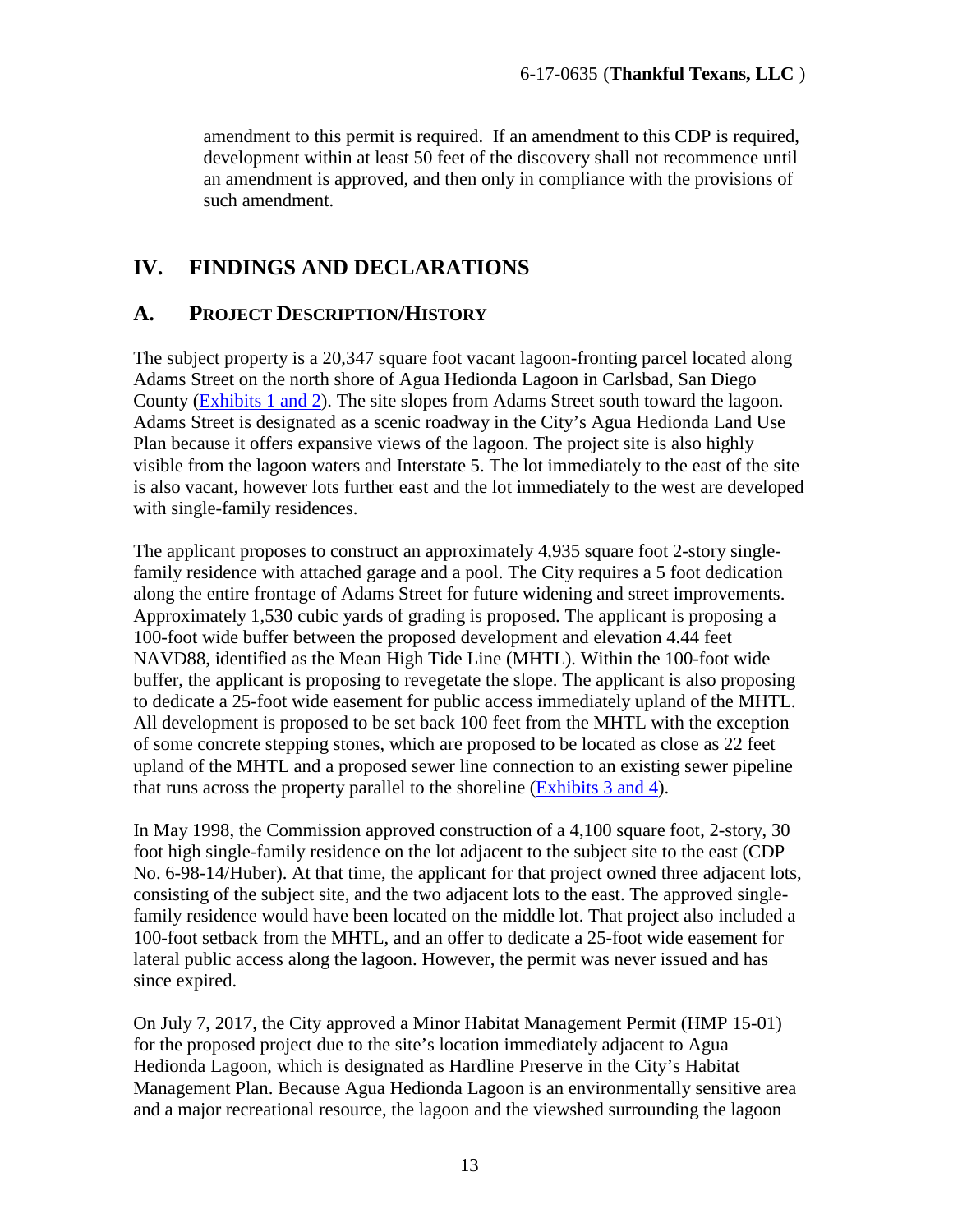was the subject of a detailed LCP Land Use Plan (LUP) prepared by the City and certified by the Coastal Commission in 1982. The subject property is within this LUP planning area, but an implementation plan for this area has not yet been certified. Thus, permit responsibility remains with the Commission and Chapter 3 of the Coastal Act is the standard of review, with the certified Agua Hedionda Lagoon LUP used as guidance.

### <span id="page-13-0"></span>**B. BIOLOGICAL RESOURCES**

Section 30231 of the Coastal Act states:

*The biological productivity and the quality of coastal waters, streams, wetlands, estuaries, and lakes appropriate to maintain optimum populations of marine organisms and for the protection of human health shall be maintained and, where feasible, restored through, among other means, minimizing adverse effects of waste water discharges and entrapment, controlling runoff, preventing depletion of ground water supplies and substantial interference with surface waterflow, encouraging waste water reclamation, maintaining natural vegetation buffer areas that protect riparian habitats, and minimizing alteration of natural streams.* 

Section 30240 of the Coastal Act states:

- *(a) Environmentally sensitive habitat areas shall be protected against any significant disruption of habitat values, and only uses dependent on those resources shall be allowed within those areas.*
- *(b) Development in areas adjacent to environmentally sensitive habitat areas and parks and recreation areas shall be sited and designed to prevent impacts which would significantly degrade those areas, and shall be compatible with the continuance of those habitat and recreation areas.*

Policy 3.13-1.11 of the City of Carlsbad Agua Hedionda Land Use Plan states in relevant part:

*Buffers shall be provided between all preserved habitat areas and development. Minimum buffer widths shall be provided as follows:* 

*a. 100 feet for wetlands* 

*[…]*

*No development, grading or alterations, including clearing of vegetation, shall occur in the buffer area, except for:* 

*a. Fuel modification Zone 3 to a maximum of 20 feet for upland and nonriparian habitat. No fuel modification shall take place within 50 feet of riparian areas, wetlands or oak woodland.* 

*[…]*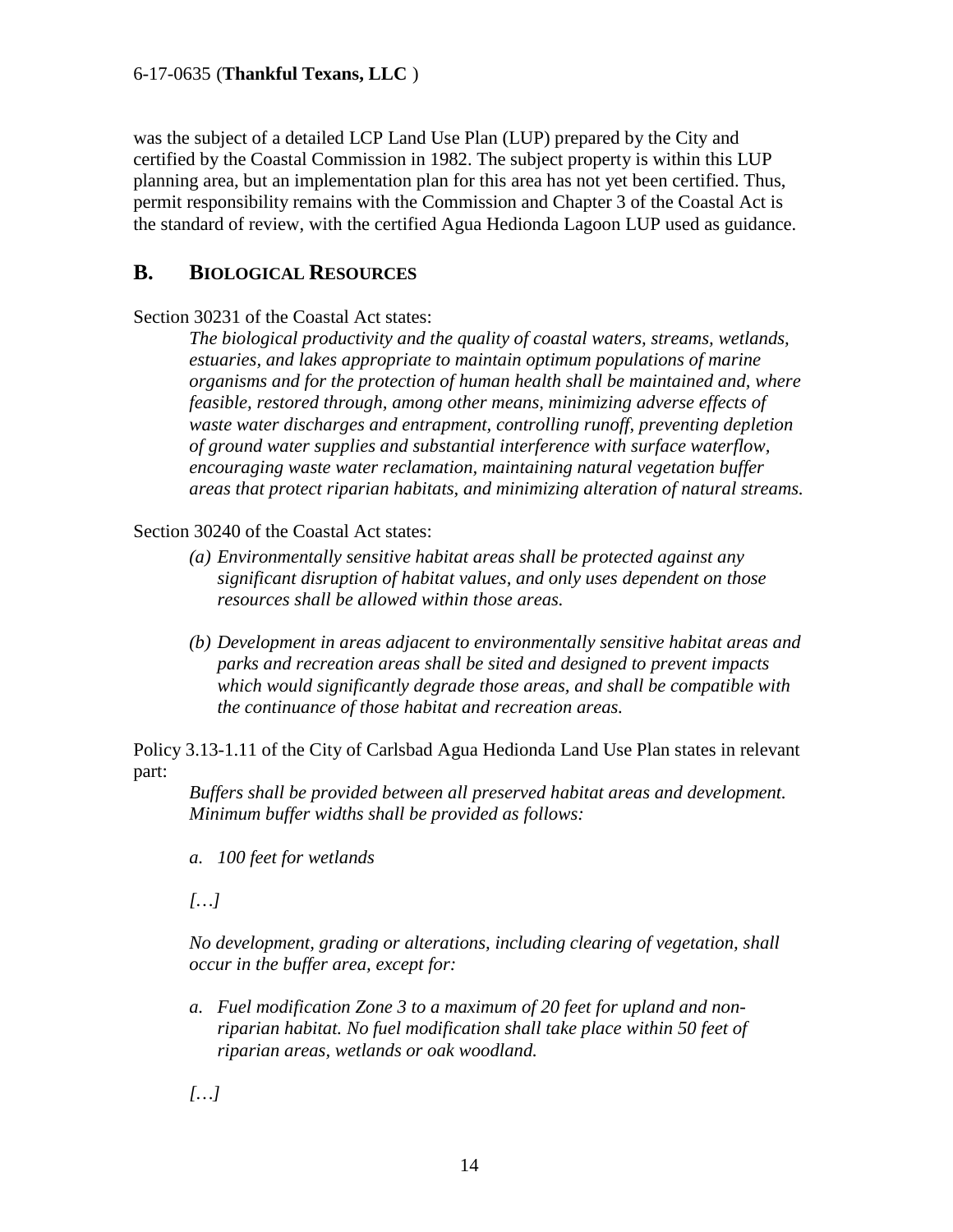*Buffer areas that do not contain native habitat shall be landscaped using native plants. Signage and physical barriers such as walls or fences shall be required to minimize edge effects of development.*

Policy 7-11 of the City's certified Habitat Management Plan also includes the above-cited language of Policy 3.13-1.11.

The project site is a lagoon-fronting hillside lot, which slopes toward the water's edge. Many of the surrounding properties to the west of the project site contain coastal sage scrub habitat; however, this particular lot contains no native vegetation on the majority of the site, with a few individuals of southwestern spiny rush and woolly seablite located at the southern portion of the site along the shoreline. Both species are considered special status plant species due to limited distribution within California.

No wetland vegetation exists on the site and no fill of or direct impacts to wetlands are proposed. However, the site is adjacent to Agua Hedionda Lagoon. Although the site does not contain any wetland vegetation, the Commission typically requires a 100-foot buffer between new development and the water's edge of the coastal lagoon, as does the certified LUP. Historically, the Commission has required that buffer areas remain undeveloped to provided open space between development and environmentally sensitive areas like Agua Hedionda Lagoon. This intervening space is intended to provide an upland area for animal and plant species that use the lagoon and establishes a distance between the lagoon resources and physical development, which reduces the potential for adverse impacts associated with development, such as runoff and siltation from grading, construction debris, and debris generated by disturbance from people and domestic animals.

The applicant is proposing a 100-foot wide buffer measured from the MHTL, shown as the 4.44 foot NAVD88 elevation [\(Exhibits 3 and 4\)](https://documents.coastal.ca.gov/reports/2018/8/W20b/W20b-8-2018-exhibits.pdf). The upper boundary of the buffer would be at a retaining wall supporting a private pool area from the buffer. This buffer will protect the rare plant species identified along the shoreline. The 100-foot buffer proposed at this location is somewhat different than wetland buffers typically imposed by the Commission in other areas, because in this particular case, some development is required to be located within the buffer. Specifically, the applicant has proposed, consistent with the requirements of the certified LUP, to offer an ambulatory easement for public access consisting of the 25 feet landward of the MHTL (see Section IV.C. Public Access and Recreation for detailed discussion of the access easement). In addition, a 20-foot wide sewer easement and sewer pipeline currently runs below grade through this property within the 100-foot wetland buffer area. A sewer line is proposed to extend into the buffer from the home to connect to the sewer pipeline. To minimize impacts from that installation, **Special Condition No. 3** requires that placement of the sewer connection be restricted to the landward 50 feet of the buffer, the use of BMPs to protect water quality, and the minimization of ground disturbance as feasible. Finally, LUP Policy 3.13-1.11 requires landscaping of buffer areas with native landscaping, and prohibits brush management within 50 feet of a wetland. Once revegetated, the native plants between the home and the lagoon could pose a fire threat. The applicant's preliminary landscape plan shows brush management occurring in the upper 50 feet of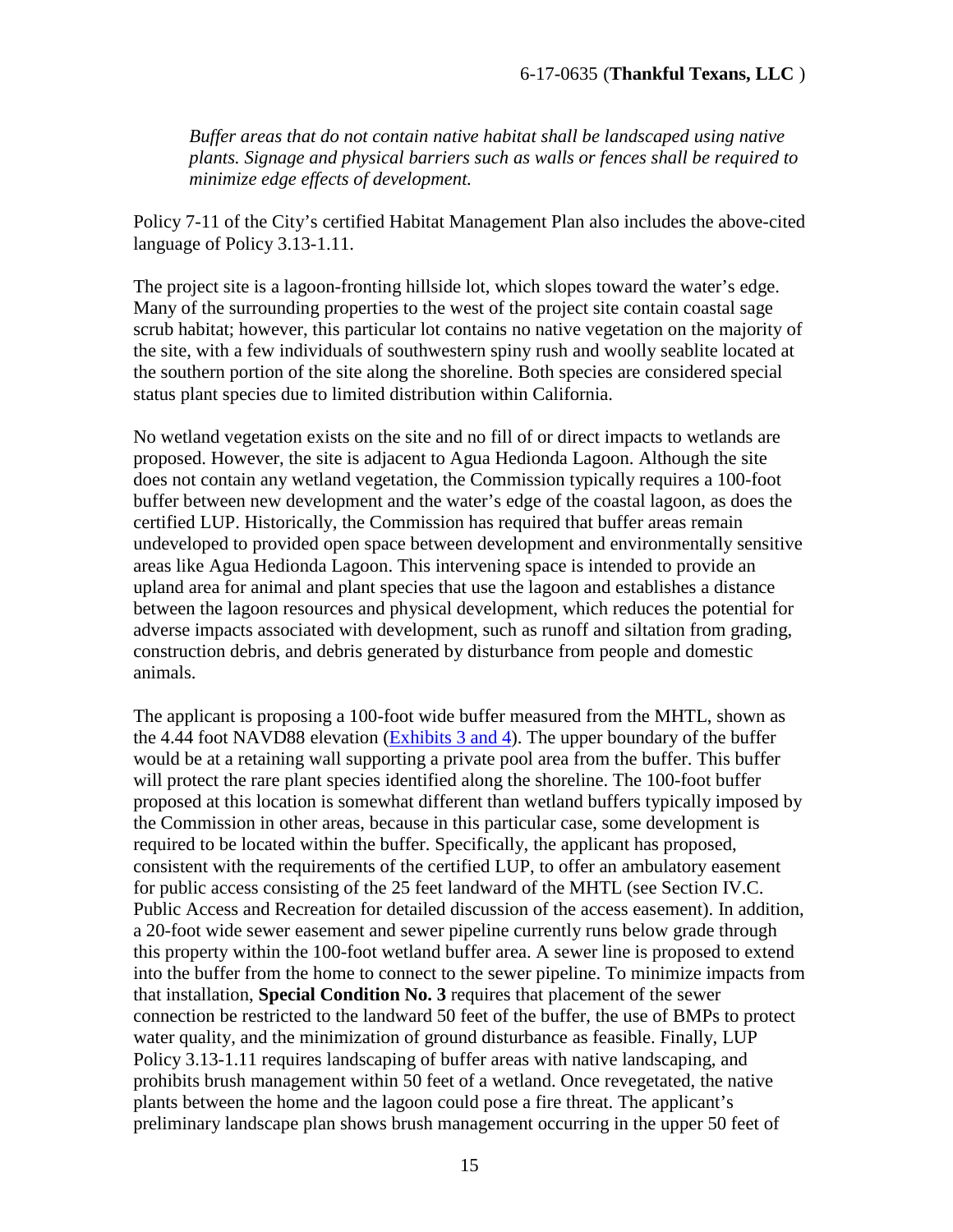the buffer, consistent with Policy 3.13-1.11 and as required by **Special Condition No. 3**. Acknowledging that some activity will be occurring within the buffer, the Commission has permitted low intensity public improvements within the buffer along the lagoon (e.g., CDP Nos. 6-86-035/Abeledo, 6-98-14/Huber, 6-04-161/Steward).

However, the applicant has also proposed locating several pre-cast 19-inch concrete stepping stones within the buffer, which is inappropriate in a natural buffer area. Given that a portion of the buffer area is already expected to be used for public access, it is particularly important that the remaining buffer area be restored to and preserved in a natural state. Therefore, **Special Condition No. 2** requires the submittal of revised landscape plans eliminating any private improvements within the 100-foot buffer. The applicant is proposing to revegetate the buffer with native shrubs and grasses. The Commission's staff ecologist determined that this plant palette includes five species that are not typically found within a coastal sage scrub community, the prevailing native plant community along the north shore of Agua Hedionda Lagoon. To ensure that landscaping within the buffer area restores area habitat values and maintains scenic values in the area, **Special Condition No. 2** requires a revised landscape plan with more appropriate coastal sage scrub species. **Special Condition No. 3** requires that an open space deed restriction be placed over the buffer area to ensure no encroachments other than installation of a sewer connection to support the home, native vegetation, a future public access trail and required brush management occur within this area.

The landscape plan for the upper portion of the development, including the street frontage and around the house includes non-native ornamental landscaping. The Commission's staff ecologist identified eight species that may not be compatible with the native habitat in this area. To ensure that landscaping on the site will not adversely affect neighboring native habitat and the wildlife that depends on it, **Special Condition No. 2** also requires replacement of these species with more appropriate non-invasive, preferably native, species.

In summary, the project site contains a few special status plant species and is adjacent to Agua Hedionda Lagoon. Special conditions place a 100-foot open space buffer next to the lagoon, and require the use of a coastal sage scrub native plant palette within the buffer and a primarily native, non-invasive palette along the street front and within the developed portion of the site. As conditioned to eliminate private encroachments in the buffer, the Commission finds the setback adequate to protect the lagoon. Therefore, the project is consistent with the resource protection policies of the Coastal Act and the Agua Hedionda LUP.

### <span id="page-15-0"></span>**C. PUBLIC ACCESS AND RECREATION**

#### Section 30210 of the Coastal Act states:

*In carrying out the requirement of Section 4 of Article X of the California Constitution, maximum access, which shall be conspicuously posted, and recreational opportunities shall be provided for all the people consistent with public safety needs and the need to protect public rights, rights of private property owners, and natural resource areas from overuse.*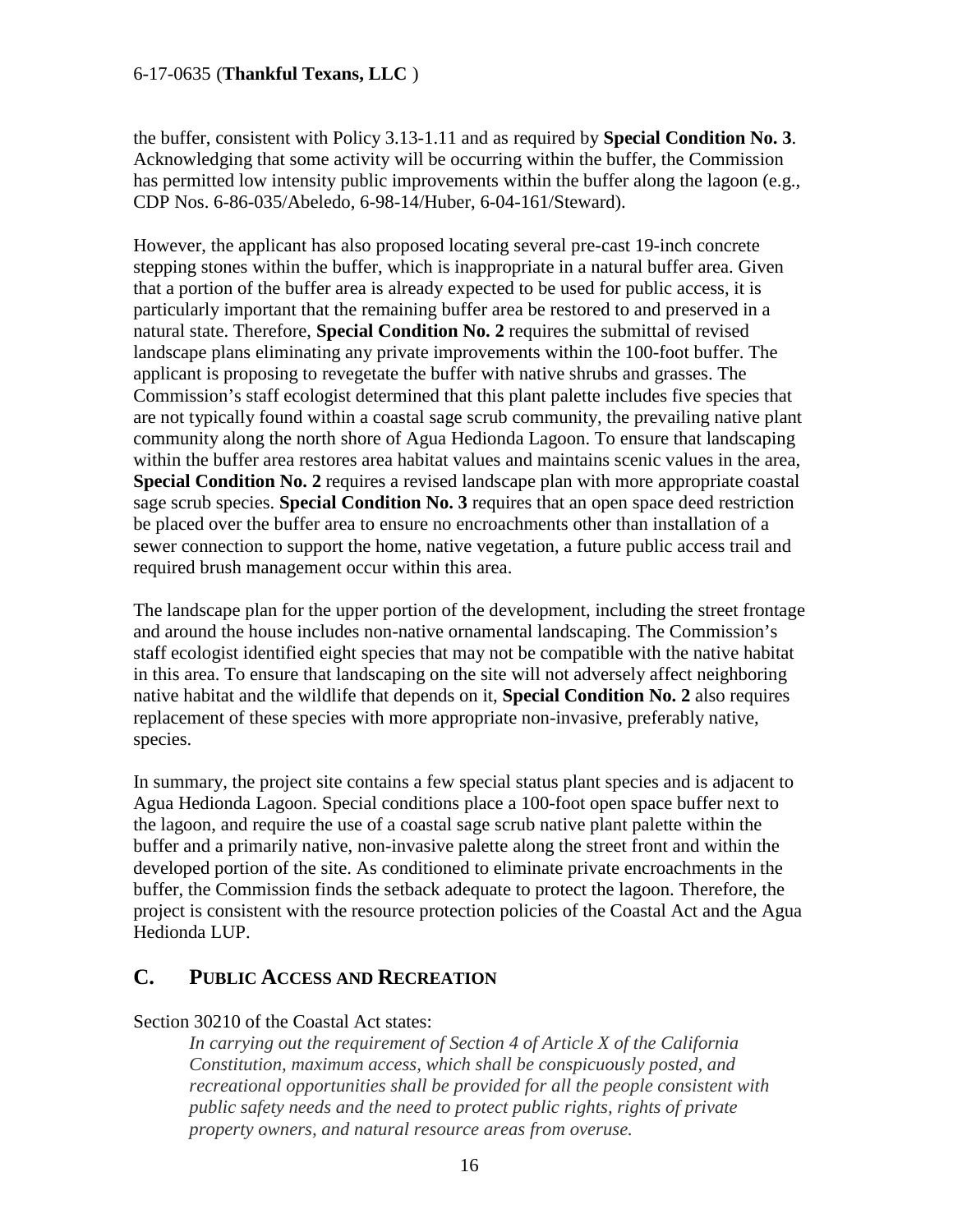#### Section 30211 of the Coastal Act states:

*Development shall not interfere with the public's right of access to the sea where acquired through use or legislative authorization, including, but not limited to, the use of dry sand and rocky coastal beaches to the first line of terrestrial vegetation.* 

#### Section 30212 of the Coastal Act states, in relevant part:

- *(a) Public access from the nearest public roadway to the shoreline and along the coast shall be provided in new development projects except where (1) it is inconsistent with public safety, military security needs, or the protection of fragile coastal resources, (2) adequate access exists nearby, or (3) agriculture would be adversely affected. Dedicated accessway shall not be required to be opened to public use until a public agency or private association agrees to accept responsibility for maintenance and liability of the accessway.*
- Policy 7.3 of the City of Carlsbad Agua Hedionda Land Use Plan states: *All pedestrian trails shall be constructed to a minimum width of 5 feet. Combination bicycle/pedestrian trail shall be a minimum 10 feet wide.*
- Policy 7.5 of the City of Carlsbad Agua Hedionda Land Use Plan states in relevant part: *Bike route and pedestrian improvements shall be financed according to the following criteria:*

*[…]*

*(2) Routes adjacent to undeveloped properties shall be constructed at the expense of the developer at the time of development, or may be constructed by the City, subject to the availability of funding.* 

Policy 7.6 of the City of Carlsbad Agua Hedionda Land Use Plan states in relevant part: *Access to and along the north shore of the lagoon shall be made continuous, to the maximum extent feasible, and shall be provided as a condition of development approval for all shorefront properties. All access ways shall be designed in such a manner as to allow for reasonable use by any member of the general public, and shall be designed to accommodate bicycle as well as pedestrian use.* 

Policy 7.8 of the City of Carlsbad Agua Hedionda Land Use Plan states:

*All access ways should be designed to enhance recreational use, and should include adequate open spaces for light and air, adequate signing, inviting design, and provision of adequate buffer areas and buffer landscaping to minimize conflicts with adjacent private property. All lateral public access easements shall be at least 25 feet in width landward of the mean high tide line, unless infeasible due to extreme topographic limitation. The portion of the easement which is actually developed for access purposes may be less than the complete 25-foot width, provided that the developed area is sufficient to reasonably accommodate anticipated access demand. To meet these objectives, the following design criteria shall apply to all structures proposed to be located within 100 feet of any access easement or other public recreational use area:*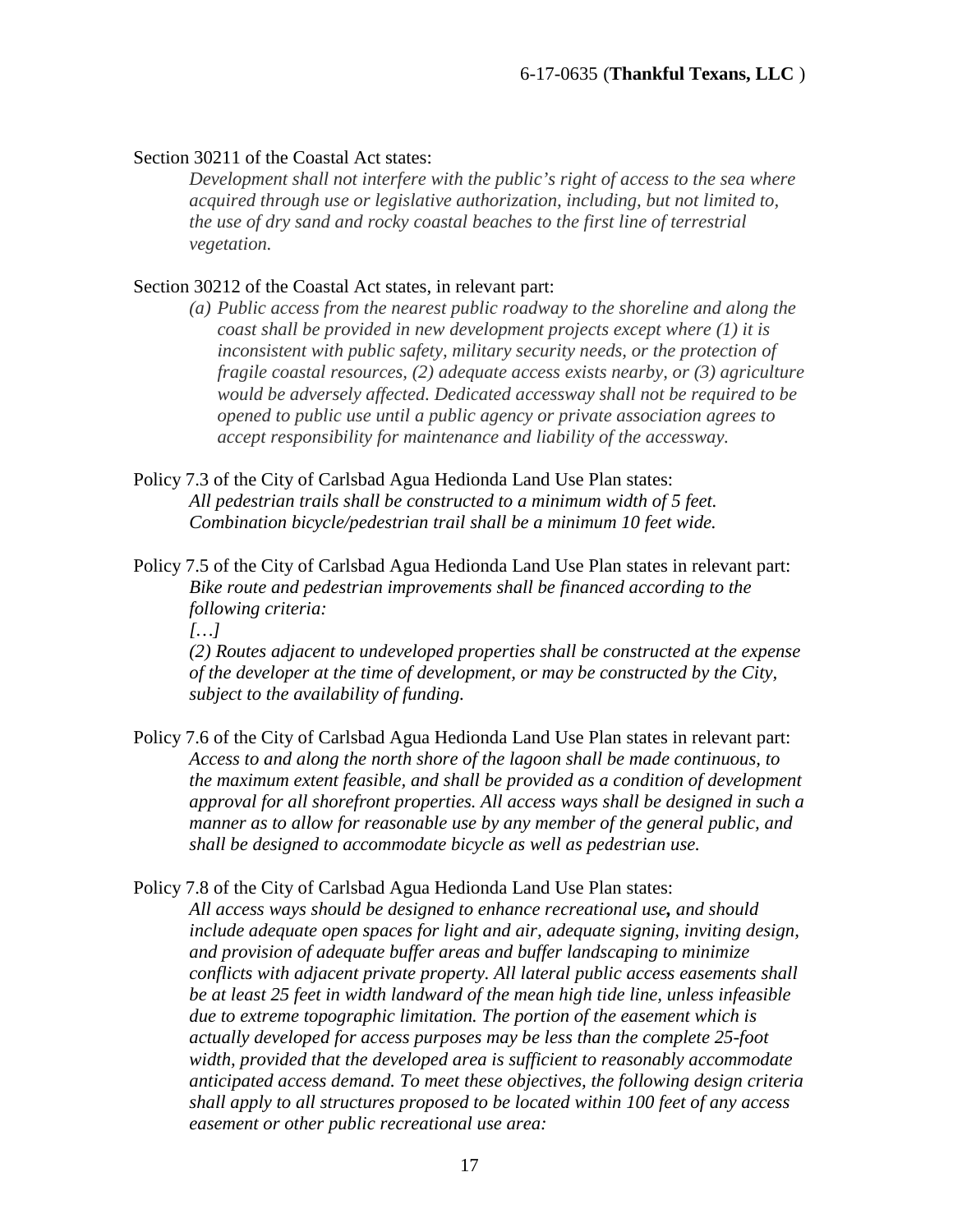*a) All portions of such structures shall be set back from the point nearest any public use area a distance equivalent to twice the height of the structure above finished grade; and* 

*b) New development shall provide landscaping adequate to minimize visual intrusion upon public use areas.* 

Policy 7.9 of the City of Carlsbad Agua Hedionda Land Use Plan states: *All public use areas shall be clearly identified through a uniform signing program, to be carried out by the City of Carlsbad or as a condition of individual private developments. Signs or other devices on public or private property which might deter use of public access areas shall be prohibited within the Agua Hedionda Plan area.* 

The project site is located on the north shore of Agua Hedionda Lagoon between Adams Street and the water's edge. Thus, the project site is located between the sea and first pubic roadway, where providing public access to the sea is a priority objective of the Coastal Act. Public access along and to the waters of Agua Hedionda Lagoon is an important resource because of the recreational nature of the lagoon – it is the only lagoon in San Diego County where water related recreational uses are permitted.

The certified Agua Hedionda LUP calls for the construction of a public access path along the shoreline of Agua Hedionda Lagoon. The City of Carlsbad's draft Trails Master Plan shows a trail that runs along much of the north shore of Agua Hedionda Lagoon, and includes the subject property as part of the location for a future open space trail. This would tie in with the proposed public access improvements that are part of the Interstate 5 widening project as part of the joint SANDAG and Caltrans North Coast Corridor Public Works Plan/Transportation and Resource Enhancement Program (PWP/TREP). This plan proposes to replace the bridge located over Agua Hedionda Lagoon and to develop future public trails running north, south, east and west of the bridge. LUP Policies 7.5 and 7.6 state that the north shore trail is to be constructed by individual private developments as a condition of approval of obtaining a coastal development permit if the City or another organization does not build it. LUP Policy 7.8 identifies that access shall be provided along the north shore of Agua Hedionda Lagoon within a 25 foot wide easement upland of the mean high tide line.

The majority of the public access path that is called for in the certified LUP has yet to be constructed, due to the fact that a large number of north shore lagoon-fronting lots between Agua Hedionda and Adams Street, the designated first coastal roadway in this area, from I-5 to Bristol Cove (about 0.2 miles east of the subject site), are still undeveloped. Historically, the Commission's requirements for public access in this area have involved, as part of the conditions of approval of projects, a 25-foot wide lateral access offer to dedicate an easement along the lagoon-fronting portion of the project sites. Existing vertical public access is provided approximately 0.2 miles to the east at the terminus of Cove Drive and approximately 0.3 miles to the west at the terminus of Hoover Street in this area. In most cases, the Commission has required only that a public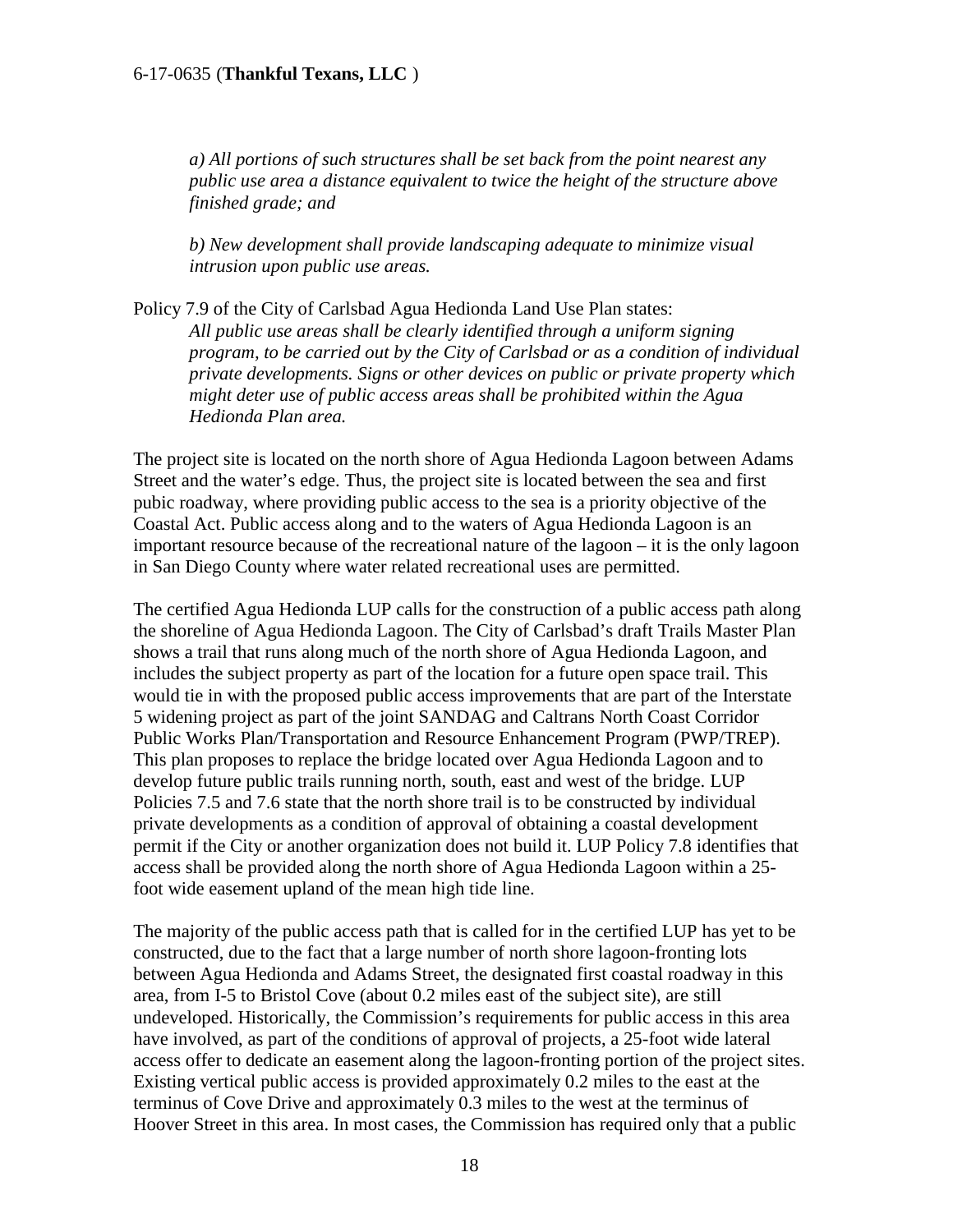access easement be recorded (e.g., CDPs 6-98-14/Huber, 6-00-080/Gallagher, and 6-04- 161/Steward). In several cases the Commission also required construction of an improved accessway (e.g., CDPs 6-86-035/Abeledo and 6-96-159/Cade), although only the accessway on the Cade property has actually been constructed, in part, because in order to implement a contiguous, usable trail, the City needs to finalize the Trails Master Plan for this area and for the entire north shore of the lagoon through acceptance of public access easements and design of the trail. Therefore, the Commission's more recent practice has been to memorialize in conditions of approval that trail improvements shall take place within the dedicated easement area in the future.

In recognition of the requirements of the Agua Hedionda LUP and past Commission permit decisions in the area, the applicant proposes to dedicate a lateral public access easement to extend 25 feet upland and ambulatory from a MHTL elevation of 4.44 feet NAVD88. **Special Condition No. 4** memorializes the applicant's proposal and requires the proposed easement to be recorded in a form and content acceptable to the Executive Director. The easement area shall extend upland 25 feet from the MHTL which is understood to be ambulatory from day to day. Placement of the easement area is consistent with the setback requirement of Policy 7.6(a), as the distance between the path and the home, approximately 75 feet, is more than twice the 30 foot height of the proposed house.

As noted, the City has not yet completed its Trails Master Plan for this area of the lagoon. The property immediately east of this site has not yet been developed, and thus does not yet have a public access easement that would align with the easement across the subject site. In addition, on surrounding lots that do have recorded access easements, no trail improvements have been constructed to help determine where exactly on this parcel trail improvements should be made. The properties to the west of this site contain native coastal sage scrub habitat and steep slopes down to the lagoon, and trail improvements on these western lots would likely result in impacts to these resources. The subject site has a flatter grade at the toe of the slope adjacent to the lagoon and the site has been previously disturbed and graded, thus trail improvements on the subject site may be able to minimize or avoid impacts to native vegetation and steep slopes. However, without the complete assessment of the impacts involved with aligning the north shore trail on the subject site, without the consent of the adjacent property owner to the east to record a public access easement for future trail improvements, and without the City's finalized Trails Master Plan, it is not feasible at this time to ensure that a trail constructed on the subject site would align with a trail on either side of the site, minimize impacts to habitat and landform, and be consistent with the ultimate design for the trail as a whole.

The Commission finds that postponing the actual trail construction until the City's trail alignments are finalized and a comprehensive assessment of potential resource impacts is completed is preferable to allowing construction of a trail on the subject site at this time. Therefore, **Special Condition No. 5** holds the applicant responsible for future implementation of an improved access path within the public access easement, to be constructed in accordance with the City of Carlsbad's final trail plan for the north shore of Agua Hedionda Lagoon.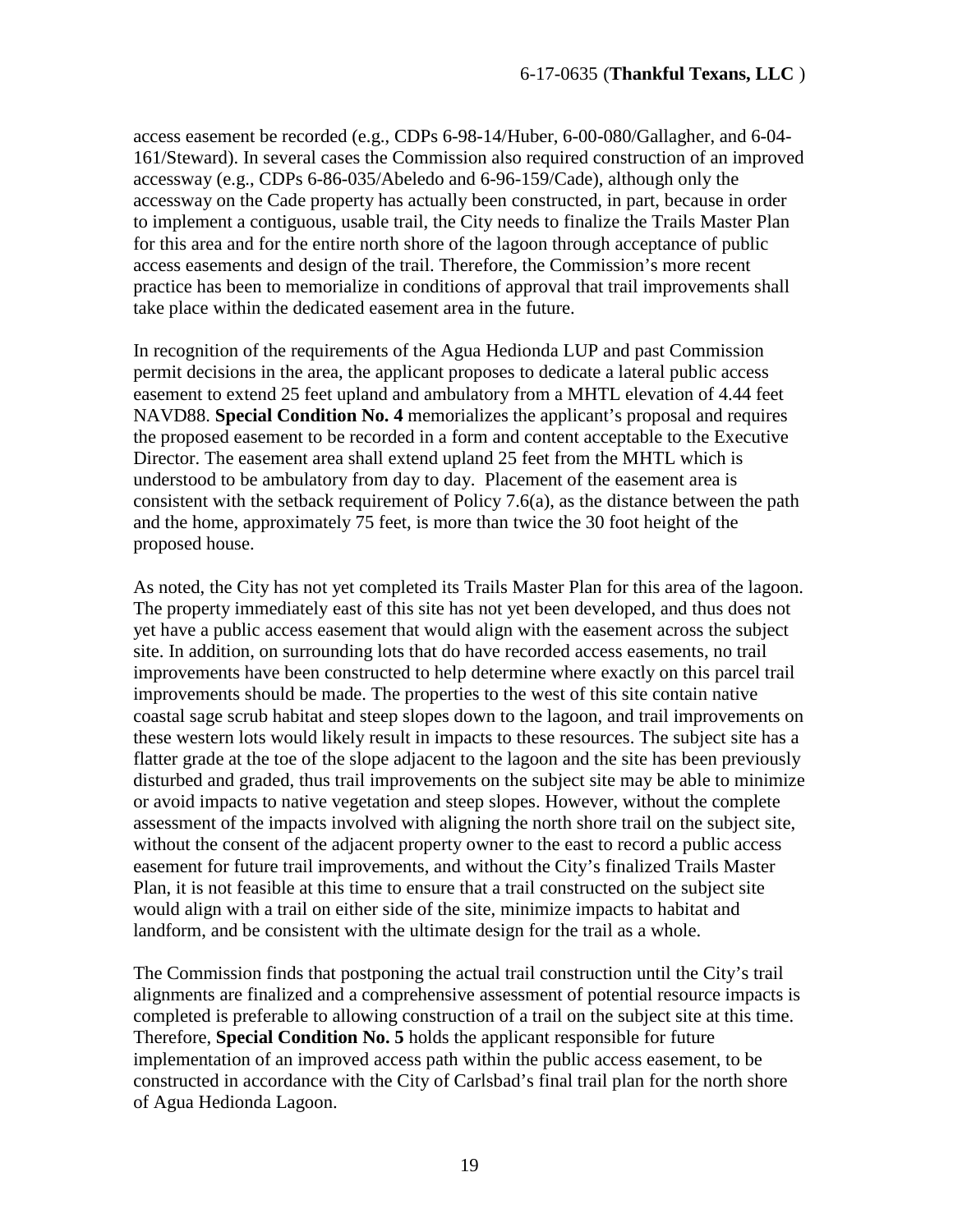To notify future property owners of this responsibility, as well as of the other conditions of this permit, in the case that the applicant sells the property before the City finalizes its trail plans and the trail improvements on this site are required to be constructed, **Special Condition No. 6** requires the applicant to record a deed restriction imposing the conditions of this permit as covenants, conditions and restrictions on the use and enjoyment of the property. In addition, **Special Condition No. 7** requires the applicant to install public access signage that clearly informs the public of the trail at the time of construction of the trail improvements.

Therefore, as conditioned, the proposed development will improve public access along the shoreline through the dedication of a lateral public access easement and future construction of a trail that will be part of a contiguous access path along the north shore of the lagoon. As a result, the proposed development can be found consistent with all applicable policies of the Coastal Act and the certified LUP.

### <span id="page-19-0"></span>**D. VISUAL RESOURCES**

Section 30251 of the Coastal Act states in relevant part:

*The scenic and visual qualities of coastal areas shall be considered and protected as a resource of public importance. Permitted development shall be sited and designed to protect views to and along the ocean and scenic coastal areas, to minimize the alteration of natural land forms, to be visually compatible with the character of surrounding areas, and, where feasible, to restore and enhance visual quality in visually degraded areas.* 

- Policy 8.3 of the City of Carlsbad Agua Hedionda Land Use Plan states in relevant part: *Development located adjacent to scenic roadways, or located between the road and shoreline, shall be regulated as follows:* 
	- *a) Where a significant elevation difference (e.g., 35 feet) exists between the shoreline and the first parallel road, as in the case of Hedionda Point and Snug Harbor, no portion of a structure in the intervening area shall be permitted to exceed the elevation of the roadway.*

*[…]*

*d) Any development proposed to be located on or near a significant landform (e.g., Hedionda Point) shall be designed so as to minimize disturbance of natural landforms, and shall be developed in a manner that assures its compatibility and harmony with the natural landform through use of such architectural techniques as terraced or pole foundations and variation of roof lines to complement the topography.* 

Policy 3.12 of the City of Carlsbad Agua Hedionda Land Use Plan states in relevant part: *Landscaping shall be utilized as a visual buffer and be compatible with the surrounding native vegetation and preserved open space. All development shall*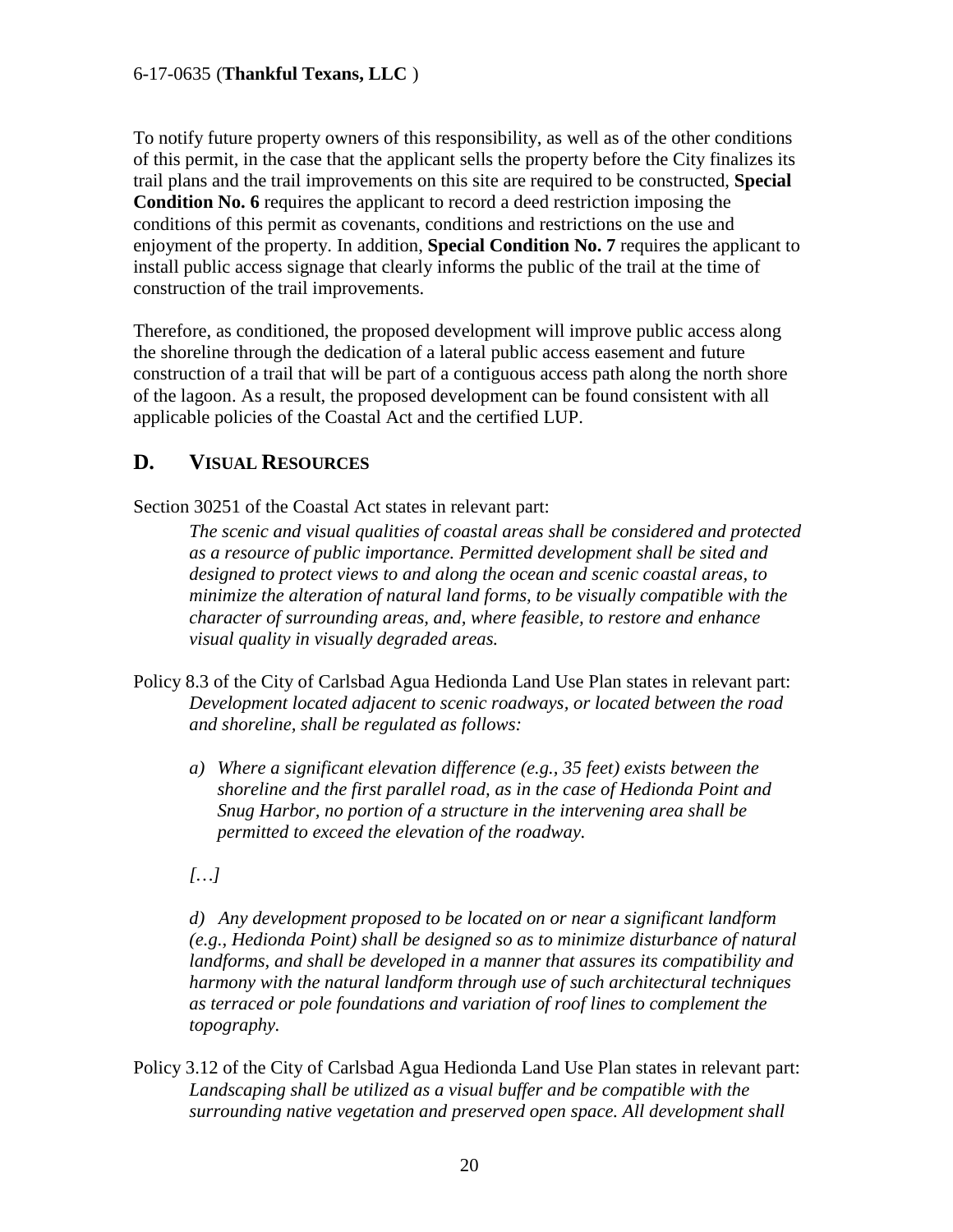*be required to identify and implement a landscaping plan that provides for installation of plant species that are native or non-invasive and drought tolerant to the maximum extent feasible. Ornamental (non-invasive) vegetation shall be permitted within the interior of residential subdivisions only.* 

In response to Section 30251 of the Coastal Act, one of the issues addressed in the certified Agua Hedionda LUP is the preservation of views from Adams Street. Adams Street is a designated scenic corridor which runs along the north shore of the lagoon. The policies of the LUP require that development of lots which lie between Adams Street and Agua Hedionda Lagoon be designed to preserve the views from Adams Street. The policies require that all structures be sited below the elevation of Adams Street to allow passers-by to see over the structure to the lagoon and surrounding areas [\(Exhibit 5\)](https://documents.coastal.ca.gov/reports/2018/8/W20b/W20b-8-2018-exhibits.pdf).

The roofline of the proposed single family residence will be below the elevation of the centerline of Adams Street. Thus, the project will not block any existing public views of the lagoon from Adams Street. However, approximately 1,530 cu. yds. of grading will be required in order to site the home below the elevation of Adams Street.

Section 30251 of the Coastal Act and Agua Hedionda LUP Policy 8.3(d) call for development to minimize disturbance of natural landforms. In this case, although site preparation will require a substantial amount of grading, construction of any structure on the lot would require a fair amount of grading. Construction of a one-story rather than a two-story home would reduce the amount of grading necessary, but the final appearance of the structure from surrounding public vantage points, such as the lagoon and northbound Interstate 5, would not be substantially different; in either case, the view of an existing vacant hillside will be replaced by a view of a house. Reducing the proposed house size or height would not reduce visual impacts. Therefore, since the amount of landform alteration will not affect the resulting visual impact of placing a home on this vacant hillside, and the proposed project, as conditioned, will ensure that views of the lagoon from Adams Street over the site will continue to be available, the project will be consistent with Policy 8.3 of the Agua Hedionda LUP.

However, the significant visual impact of the residence on the existing vacant hillside from public vantage points including the lagoon and northbound Interstate 5 [\(Exhibit 5\)](https://documents.coastal.ca.gov/reports/2018/8/W20b/W20b-8-2018-exhibits.pdf) must be mitigated. The Commission has routinely required the use of trees to screen residential development located between Adams Street and the north shore of Agua Hedionda Lagoon while preserving views from the homes (ref. CDPs 6-98-14/Huber, 6- 00-080/Gallagher, 6-04-59/Anastasi Development Company, 6-04-161/Steward; and 6- 17-0613/Viola). The Commission finds special emphasis shall be placed on the use of trees to mitigate the visual impact of the proposed structure as seen from the lagoon and Interstate 5. **Special Condition No. 2** requires a revised landscape plan that shall indicate the placement of at least one non-invasive specimen size tree (24-inch box minimum) for every 20 feet of structure along the south-facing portion of the lot and arranged to maximize screening of the structure from views from Agua Hedionda Lagoon and Interstate 5. A minimum of 3 trees shall be provided lagoonward of the building pad for the proposed residence. The required trees shall be planted within 60 days of completion of residential construction and be maintained in good growing condition for the life of the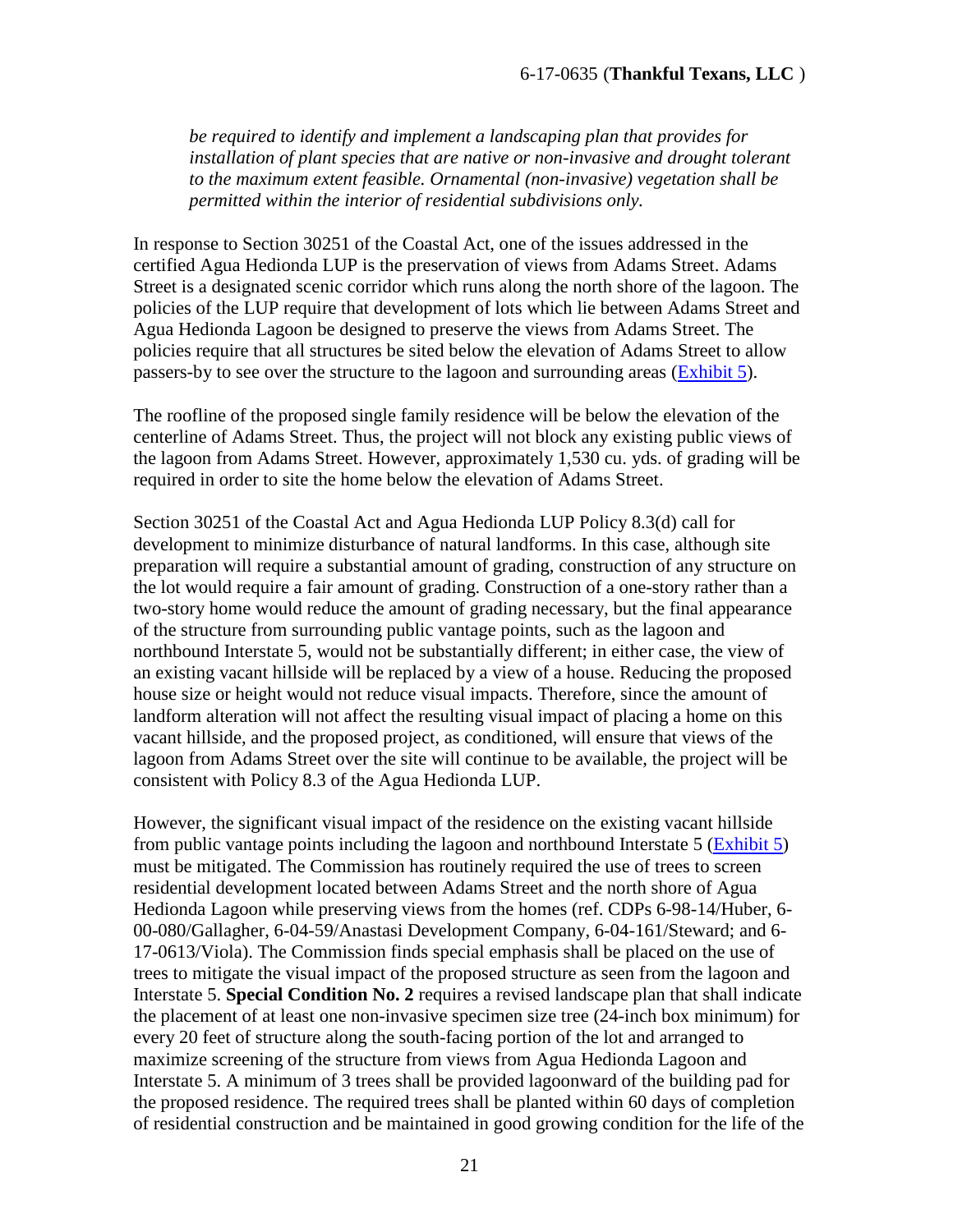residence. The plan shall also provide for the use of species that do not reach sufficient height to block public views from Adams Street. Maintenance requirements to assure no blockage of public views must be incorporated into the approved plan.

Based on the project's location adjacent to an environmentally sensitive area, Agua Hedionda Lagoon, native trees are preferable in this location to maintain habitat and scenic values in this area. However, because the trees must be maintained at a height that will not block public views from Adams Street, while screening the development from the lagoon and Interstate 5, the use of native trees may not be feasible in this location. Therefore, **Special Condition No. 2** requires submittal of a revised landscape plan, using non-invasive trees. As the trees cannot be invasive species, the use of a small number of non-native plant species in this location is not expected to have any adverse impact on the sensitive resources of the area.

Because the structure cannot be fully screened through the use of vegetation without adversely impacting views of the lagoon from the home itself, **Special Condition No. 8** requires that use of a color palette for the structures that is consistent with the surrounding natural hillside.

Finally, the preliminary landscape plan includes several trees along the street frontage of Adams Street. Although street trees are typically required in residential neighborhoods, the City does not require street trees along Adams Street to preserve the protected lagoon views. **Special Condition No. 2** requires a revised landscape plan with trees eliminated along the street frontage to prevent adverse visual impacts. As conditioned, the Commission finds the project consistent with Section 30251 of the Coastal Act and the applicable policies of the Agua Hedionda LUP regarding scenic preservation.

### <span id="page-21-0"></span>**E. WATER QUALITY**

Section 30231 of the Coastal Act states:

*The biological productivity and the quality of coastal waters, streams, wetlands, estuaries, and lakes appropriate to maintain optimum populations of marine organisms and for the protection of human health shall be maintained and, where feasible, restored through, among other means, minimizing adverse effects of waste water discharges and entrainment, controlling runoff, preventing depletion of ground water supplies and substantial interference with surface waterflow, encouraging waste water reclamation, maintaining natural vegetation buffer areas that protect riparian habitats, and minimizing alteration of natural streams.*

- Policy 3-14 of the City of Carlsbad Agua Hedionda Land Use Plan states in relevant part: *In addition to the requirements of the City of Carlsbad Drainage Master Plan, permitted development shall also comply with the following requirements:* 
	- *a. Grading activity shall be prohibited during the rainy season: from October 1st to April 1st of each year.*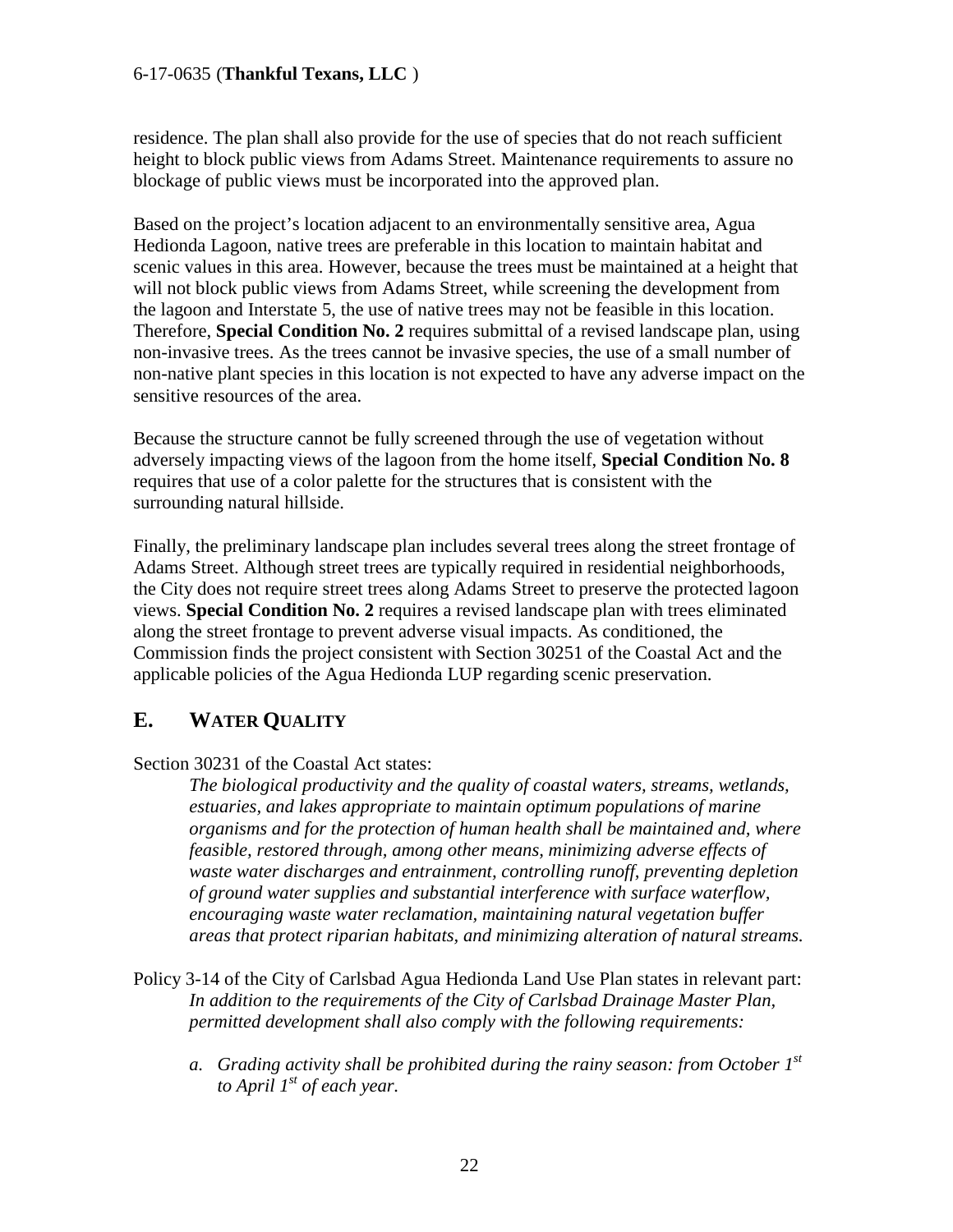- *b. All graded areas shall be landscaped prior to October 1st of each year with either temporary or permanent landscaping materials, to reduce erosion potential. Such landscaping shall be maintained and replanted if not wellestablished by December 1st following the initial planting.*
- *c. The October 1st grading season deadline may be extended with the approval of the City Engineer subject to implementation by October 1st of special erosion control measures designed to prohibit discharge of sediments off-site during and after the grading operation. Extensions beyond November 15th may be allowed in areas of very low risk of impact to sensitive coastal resources and may be approved either as part of the original coastal development permit or as an amendment to an existing coastal development permit.*

The proposed project also raises concerns regarding potential adverse impacts to water quality within Agua Hedionda Lagoon associated with runoff during and after construction of the proposed project. As proposed, the project includes four bio-filtration basins to collect and infiltrate runoff from the site. Calculations provided by the applicant indicate that these basins should be sufficient to infiltrate runoff from the site. The Commission's water quality staff have reviewed the drainage plans and concur that runoff associated with the project will not have adverse impacts to the lagoon.

However, proximity of this site to the lagoon and the amount of grading proposed poses a significant risk of erosion into the lagoon during construction, adversely impacting water quality. Agua Hedionda LUP Policy 3-14 prohibits grading during the rainy season between October 1 and April 1, but allows the October 1 grading season deadline to be extended if adequate erosion control measures are installed. To prevent potential impacts to water quality, **Special Condition No. 9** requires submission of revised grading plans requiring that grading must cease by November 1, and all erosion control best management practices must also be installed by November 1 to avoid impacts during the rainy season. If necessary, grading of the slope may resume on April 1. In addition, **Special Condition No. 2** requires the applicant to stabilize with plants all graded areas at the completion of grading. **Special Condition No. 10** requires the applicant to implement construction phase best management practices. Finally, **Special Condition No. 11**  requires the applicant to comply with the Post-Development Runoff Plan submitted with the application. As conditioned, the Commission finds the project consistent with Section 30231 of the Coastal Act and the applicable policies of the Agua Hedionda LUP regarding protection of water quality.

### <span id="page-22-0"></span>**F. CULTURAL RESOURCES**

Section 30244 of the Coastal Act states:

*Where development would adversely impact archaeological or paleontological resources as identified by the State Historic Preservation Officer, reasonable mitigation measures shall be required.*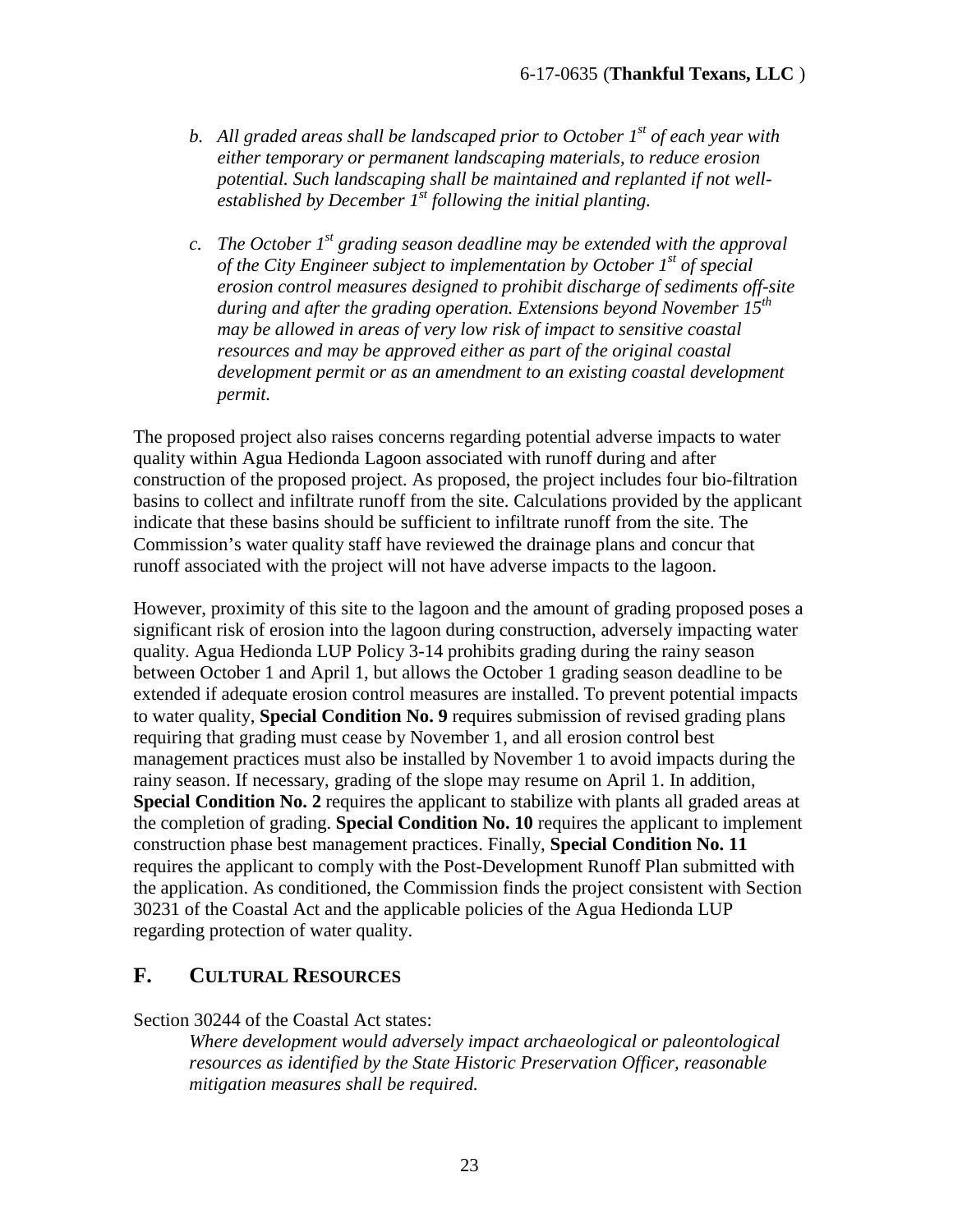A Cultural and Paleontological Resources Survey Report prepared for the project (Dudek 2014) identified fifteen potential cultural resource sites within a half mile of the project site and one cultural resource within the project development footprint. A large prehistoric marine shell and artifact scatter is located on the northern portion of the property within the project footprint. Given the slope of the parcel, and prior disturbance of the site and construction of the road, the report and a prior evaluation conducted by Gallegos and Associates (Schroth et al. 1996) concludes that the cultural resources are likely to have washed down slope and the surface artifacts are likely in secondary depositional locations. To ensure that any prehistoric, archaeological or paleontological cultural resources that may be present on the site and could be impacted by the proposed development receive proper protections, preferably avoidance, the Commission imposes **Special Condition No. 12**, which requires the applicant to submit an archaeological monitoring plan. The plan shall include provisions for both Professional Archeologists and Native American monitors to be present during soil disturbance and require work to stop if cultural deposits are discovered so that significance testing can be conducted. With these requirements in place, the Commission finds the project consistent with Section 30244 of the Coastal Act.

### <span id="page-23-0"></span>**G. LOCAL COASTAL PLANNING**

Section 30604(a) also requires that a coastal development permit shall be issued only if the Commission finds that the permitted development will not prejudice the ability of the local government to prepare a Local Coastal Program (LCP) in conformity with the provisions of Chapter 3 of the Coastal Act. In this case, such a finding can be made.

The Agua Hedionda LUP has been certified by the Commission, but no implementing ordinances have been submitted by the City for plan segment. Thus, the standard of review for this application is the Chapter 3 policies of the Coastal Act. As conditioned, the project is consistent with all applicable Chapter 3 policies of the Coastal Act and with the habitat protection, scenic preservation, and water quality policies of the certified Agua Hedionda Land Use Plan, and will not prejudice the ability of the local government to prepare a fully certifiable Local Coastal Program.

### <span id="page-23-1"></span>**H. CALIFORNIA ENVIRONMENTAL QUALITY ACT**

Section 13096 of the Commission's Code of Regulations requires Commission approval of Coastal Development Permits to be supported by a finding showing the permit, as conditioned, to be consistent with any applicable requirements of the California Environmental Quality Act (CEQA). Section 21080.5(d)(2)(A) of CEQA prohibits a proposed development from being approved if there are feasible alternatives or feasible mitigation measures available which would substantially lessen any significant adverse effect which the activity may have on the environment. The City of Carlsbad certified a Mitigated Negative Declaration (SCH No. 2017051043) for the project on July 7, 2017 finding that the project could have significant adverse effects on biological resources, cultural/paleontological resources and tribal cultural resources, but that those effects could be mitigated by incorporating mitigation measures. The biological mitigation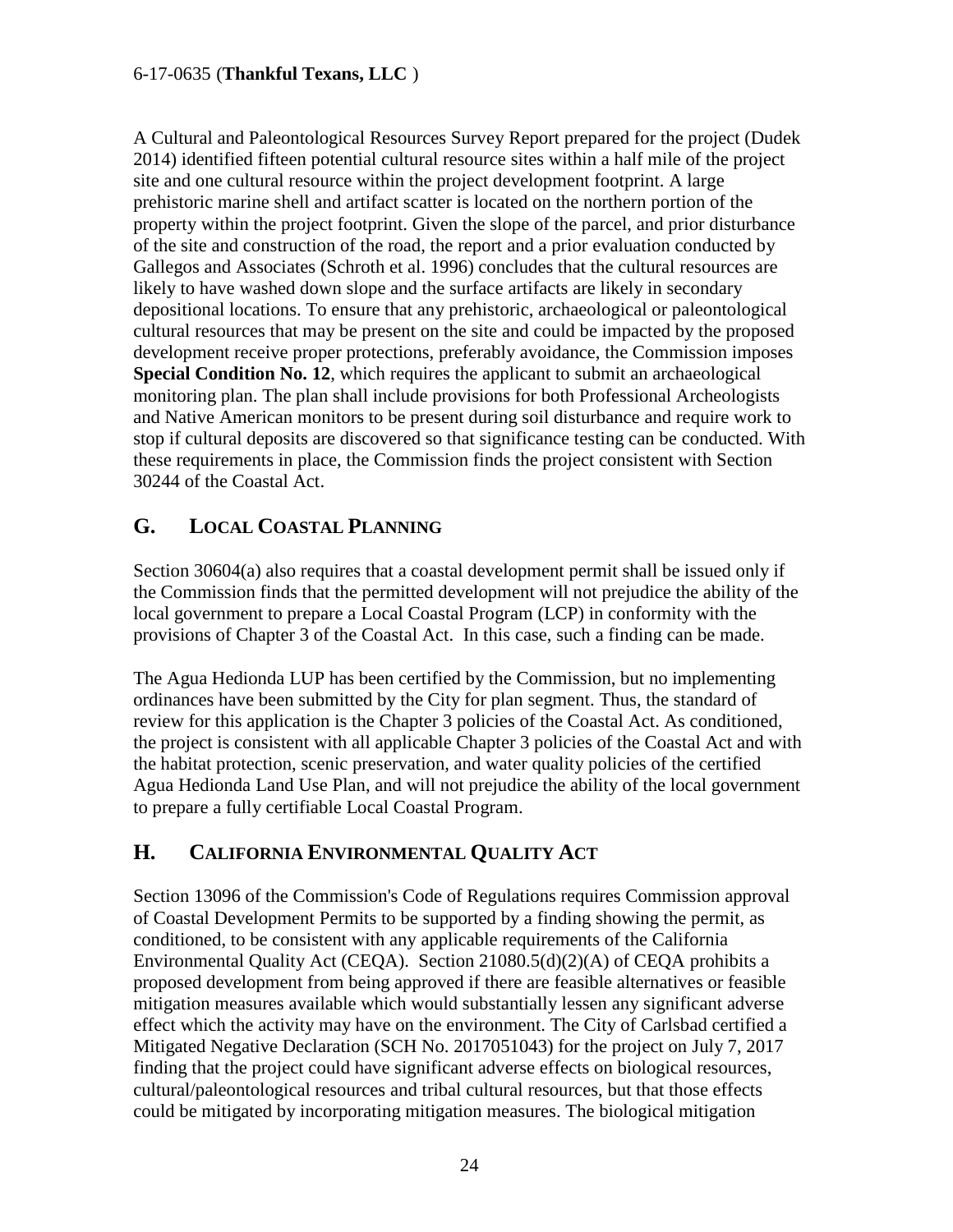measures required by the Mitigated Negative Declaration (MND) include avoidance of clearing and grubbing activities during bird breeding season, flagging or fencing of the southwestern spiny rush and woolly seablite onsite during construction, staking and flagging the limits of the 100-foot wetland buffer to ensure the project does not encroach within it, erosion control best management practices, and monitoring by a qualified project biologist throughout construction. The cultural and tribal mitigation measures require the presence of both an archeologist and a Luiseño Native American to monitor all ground disturbing activities. If any cultural resources are uncovered, all earth moving activity within and around the immediate discovery area shall be diverted or halted until the nature and significance of the find can be assessed and appropriate mitigation measures implemented. Finally, the MND requires the presence of a paleontologist during all earthwork operations that extend 4 feet below existing grade in case fossils are discovered.

The proposed project has been conditioned in order to be found consistent with the Chapter 3 policies of the Coastal Act. Mitigation measures, including conditions addressing native landscaping, screening of the development, and water quality protection will minimize all adverse environmental impacts. As conditioned, there are no feasible alternatives or feasible mitigation measures available which would substantially lessen any significant adverse impact which the activity may have on the environment. Therefore, the Commission finds that the proposed project is the least environmentallydamaging feasible alternative and can be found consistent with the requirements of the Coastal Act to conform to CEQA.

(G:\San Diego\Reports\2017\6-17-0613 Thankful Texans stf rpt.docx)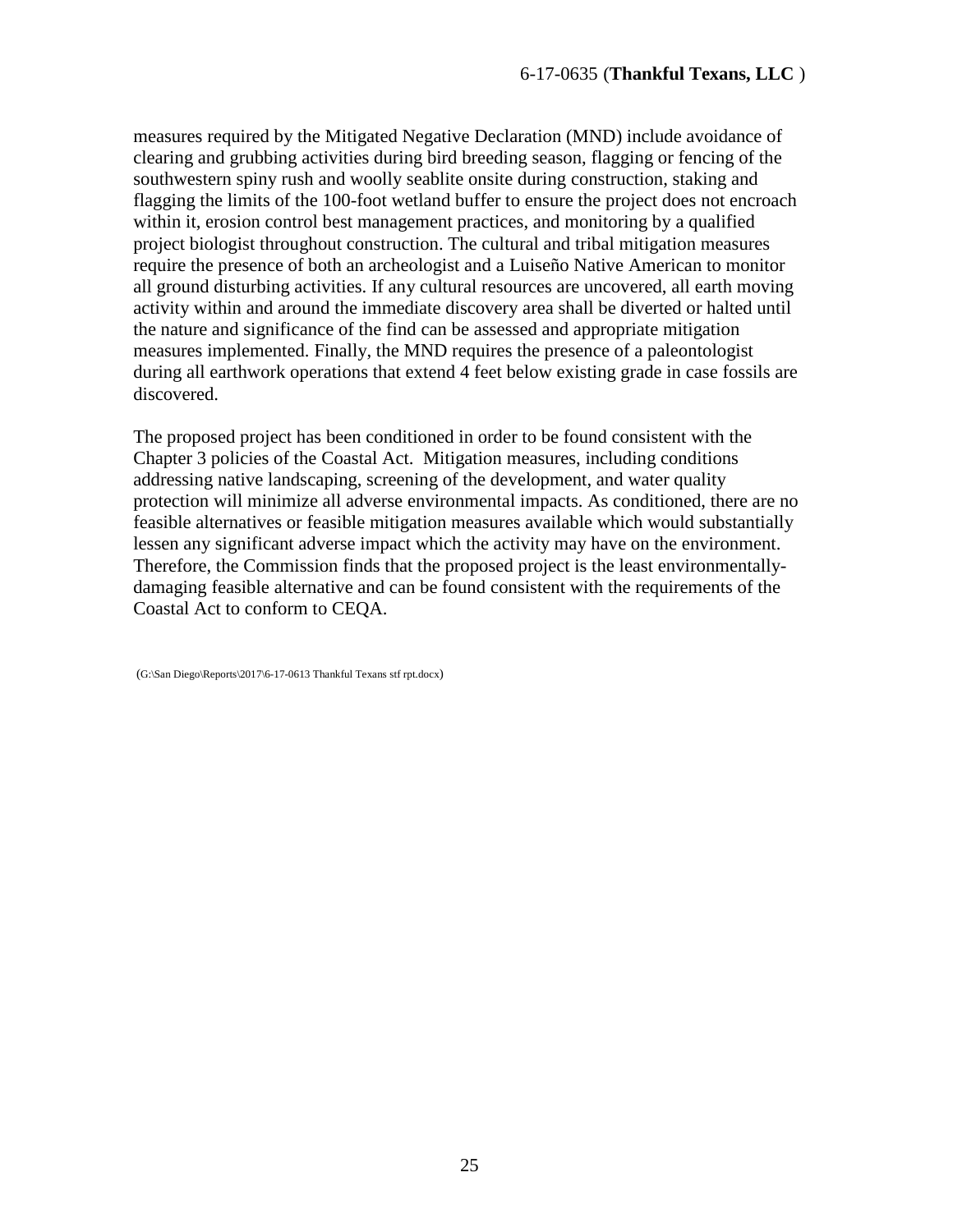## APPENDIX A – SUBSTANTIVE FILE DOCUMENTS

- <span id="page-25-0"></span>• Agua Hedionda Land Use Plan
- Cultural and Paleontological Resources Survey Report, prepared by Dudek, dated January 2014
- Mitigated Negative Declaration (SCH No. 2017051043), certified by City of Carlsbad July 7, 2017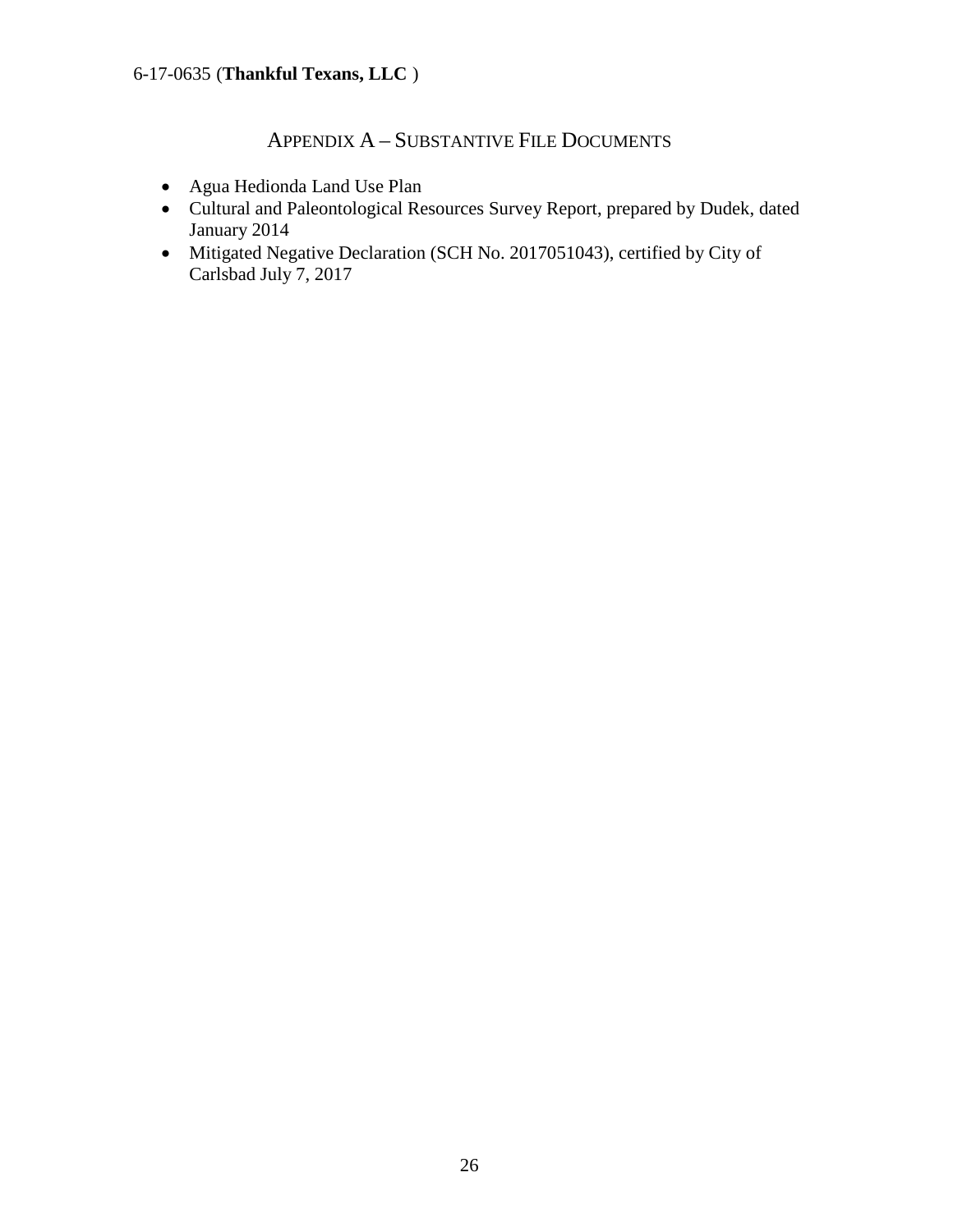### APPENDIX B – CULTURAL RESOURCES SIGNIFICANCE TESTING PLAN **PROCEDURES**

A. An applicant seeking to recommence construction following discovery of cultural deposits shall submit a Significance Testing Plan for the review and approval of the Executive Director. The Significance Testing Plan shall identify the testing measures that will be undertaken to determine whether the cultural deposits are significant. The Significance Testing Plan shall be prepared by the project archaeologist(s), in consultation with the Native American monitor(s), and the Most Likely Descendent (MLD) when State Law mandates identification of a MLD. The Executive Director shall make a determination regarding the adequacy of the Significance Testing Plan within 10 working days of receipt. If the Executive Director does not make such a determination within the prescribed time, the plan shall be deemed approved and implementation may proceed.

1. If the Executive Director approves the Significance Testing Plan and determines that the Significance Testing Plan's recommended testing measures are de minimis in nature and scope, the significance testing may commence after the Executive Director informs the permittee of that determination.

2. If the Executive Director approves the Significance Testing Plan but determines that the testing measures therein are not de minimis, significance testing may not recommence until after an amendment to this permit is approved by the Commission.

3. Once the measures identified in the Significance Testing Plan are undertaken, the permittee shall submit the results of the testing to the Executive Director for review and approval. The results shall be accompanied by the project archeologist's recommendation as to whether the deposits are significant. The project archeologist's recommendation shall be made in consultation with the Native American monitors and the MLD when State Law mandates identification of a MLD. The Executive Director shall make the determination as to whether the deposits are significant based on the information available to the Executive Director. If the deposits are found to be significant, the permittee shall prepare and submit to the Executive Director a supplementary Archeological Plan in accordance with subsection B of this condition and all other relevant subsections. If the deposits are found to be not significant, then the permittee may recommence grading in accordance with any measures outlined in the significance testing program.

B. An applicant seeking to recommence construction following a determination by the Executive Director that the cultural deposits discovered are significant shall submit a Supplementary Archaeological Plan for the review and approval of the Executive Director. The Supplementary Archeological Plan shall be prepared by the project archaeologist(s), in consultation with the Native American monitor(s), the Most Likely Descendent (MLD) when State Law mandates identification of a MLD, as well as others